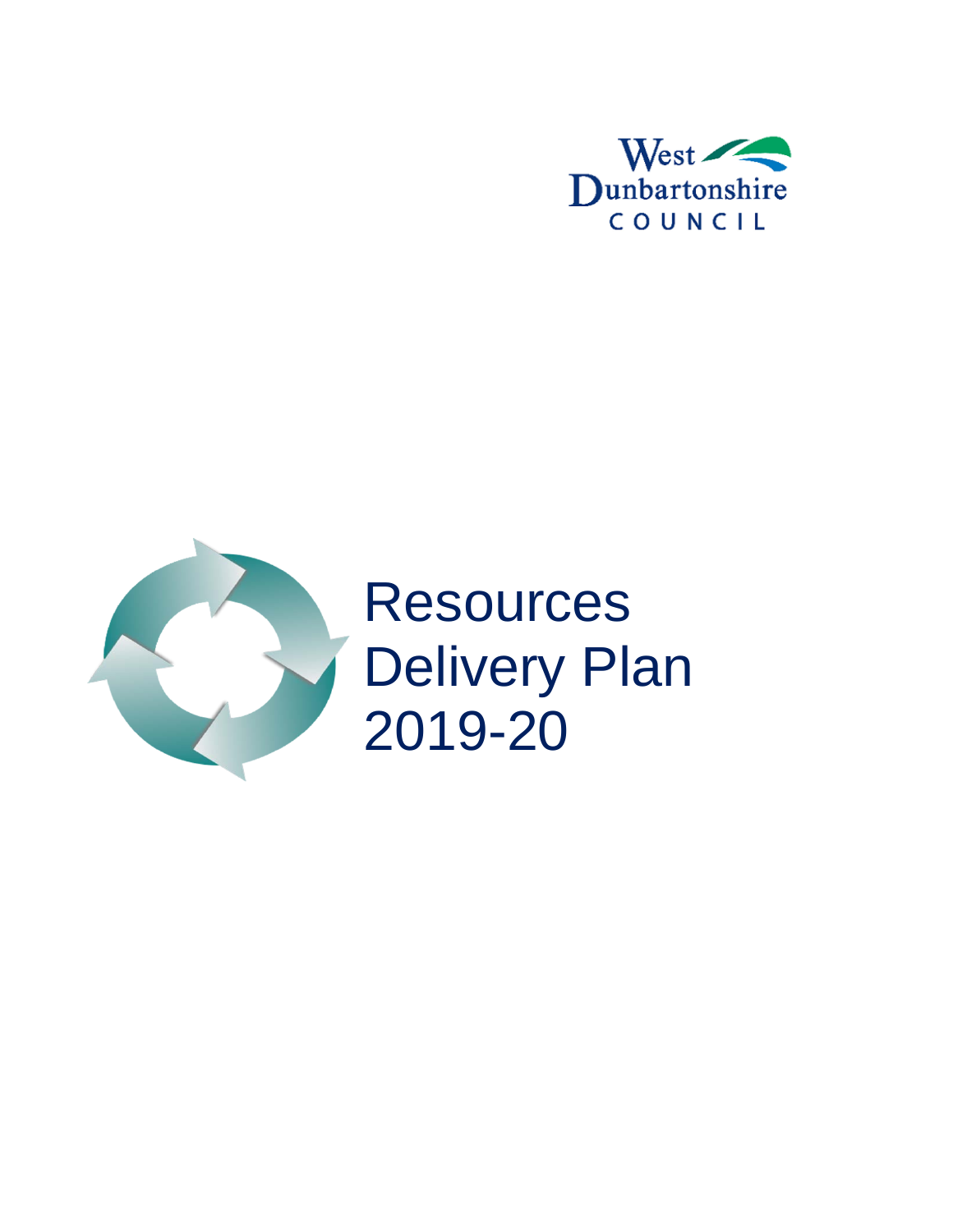# **Index**

<span id="page-1-0"></span>

| 1. | <b>Overview &amp; Profile</b>        | $\mathbf{2}$ |
|----|--------------------------------------|--------------|
| 2. | <b>Performance Review</b>            | 4            |
| 3. | <b>Strategic Assessment</b>          | 15           |
| 4. | <b>Risks</b>                         | 19           |
|    | <b>Appendix 1: Structure Chart</b>   | 21           |
|    | <b>Appendix 2: Action Plan</b>       | 22           |
|    | <b>Appendix 3: Quality Standards</b> | 27           |
|    | <b>Appendix 4: Resources</b>         | 29           |
|    | <b>Appendix 5: Benchmarking</b>      | 33           |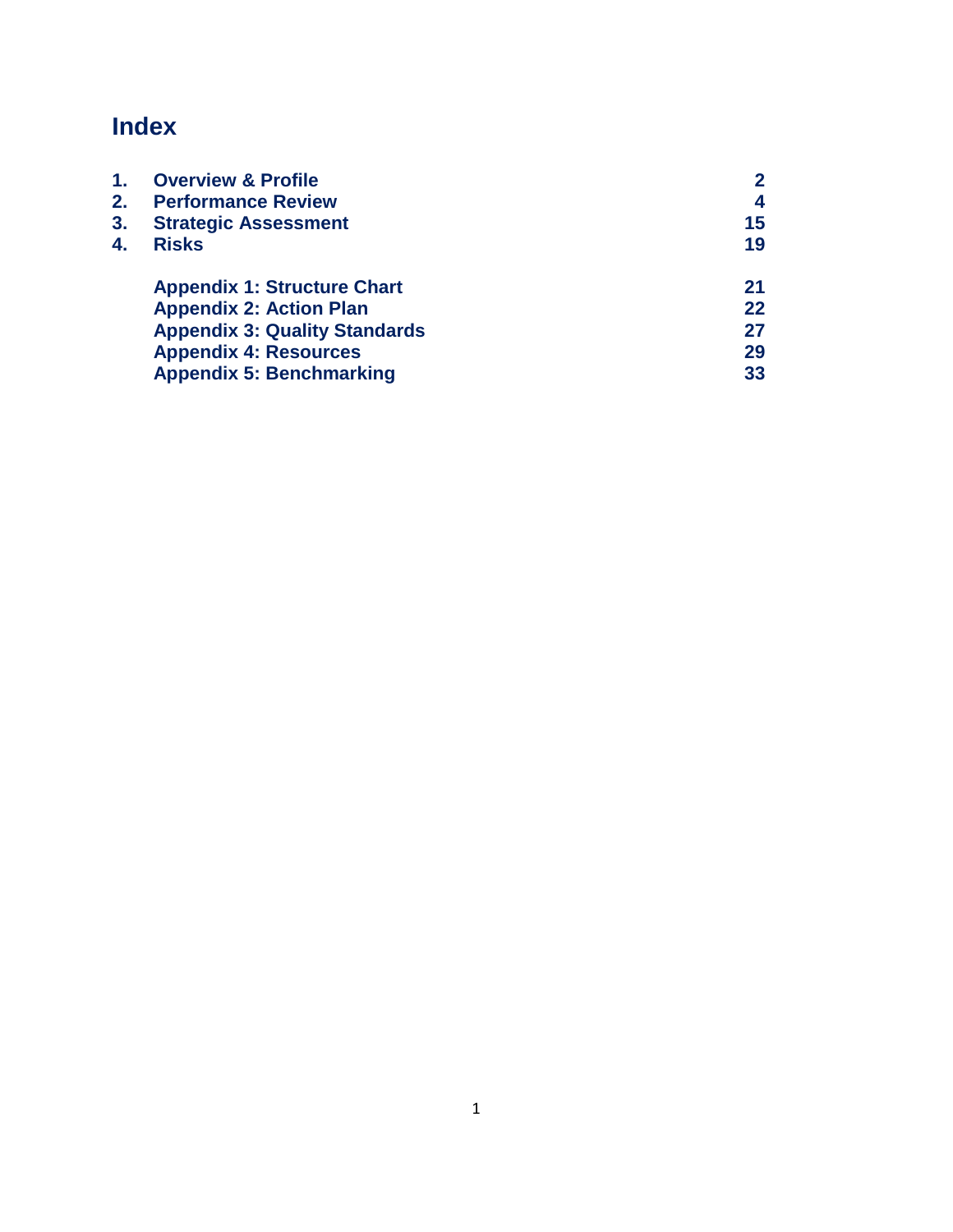## **1. Overview & Profile**

## **Overview**

This Plan sets out key actions to help deliver the Council's priorities (as described in strategic documents such as the Strategic Plan 2017-2022 and Equality Outcomes & Mainstreaming Report 2017-2021) as well as actions to address the performance issues and service priorities identified in our planning process. It outlines the performance indicators we will monitor to measure our success, provides an overview of services and resources, including employees and budgets, and considers the relevant risks.

Progress will be monitored and managed on a regular basis at Resources management team meetings and reported twice yearly to Corporate Services Committee, at mid-year and year end.

#### **Profile**

Resources is one of 8 strategic Council areas, providing services to the Council and external clients including Leisure Trust, Valuation Joint Board, Clydebank Property Company, charities and trusts, and Clydebank Municipal Bank. Services cover accountancy, treasury management, procurement, internal audit and fraud, and business support. In addition we also provide direct services to residents of West Dunbartonshire. The following are the main areas of responsibility and service provision within Resources. A structure chart is included at Appendix 1.

#### *Finance*

The Finance team is responsible for financial support and management, providing accountancy, treasury and capital planning, cash and bank management, reconciliations, and insurance services.

## *Corporate Procurement Unit (CPU)*

The CPU provides support in leading and facilitating procurement activity to ensure efficient, effective and appropriate procurement processes are implemented. This includes the generation of category, commodity and contract strategies and the development and implementation of key procurement systems and processes, including Purchase to Pay, tendering and contract and supplier management.

## *Internal Audit & Fraud*

The internal audit and fraud team is led by the Chief Internal Auditor, providing internal audit and assurance services. The team also delivers the corporate fraud service for the Council.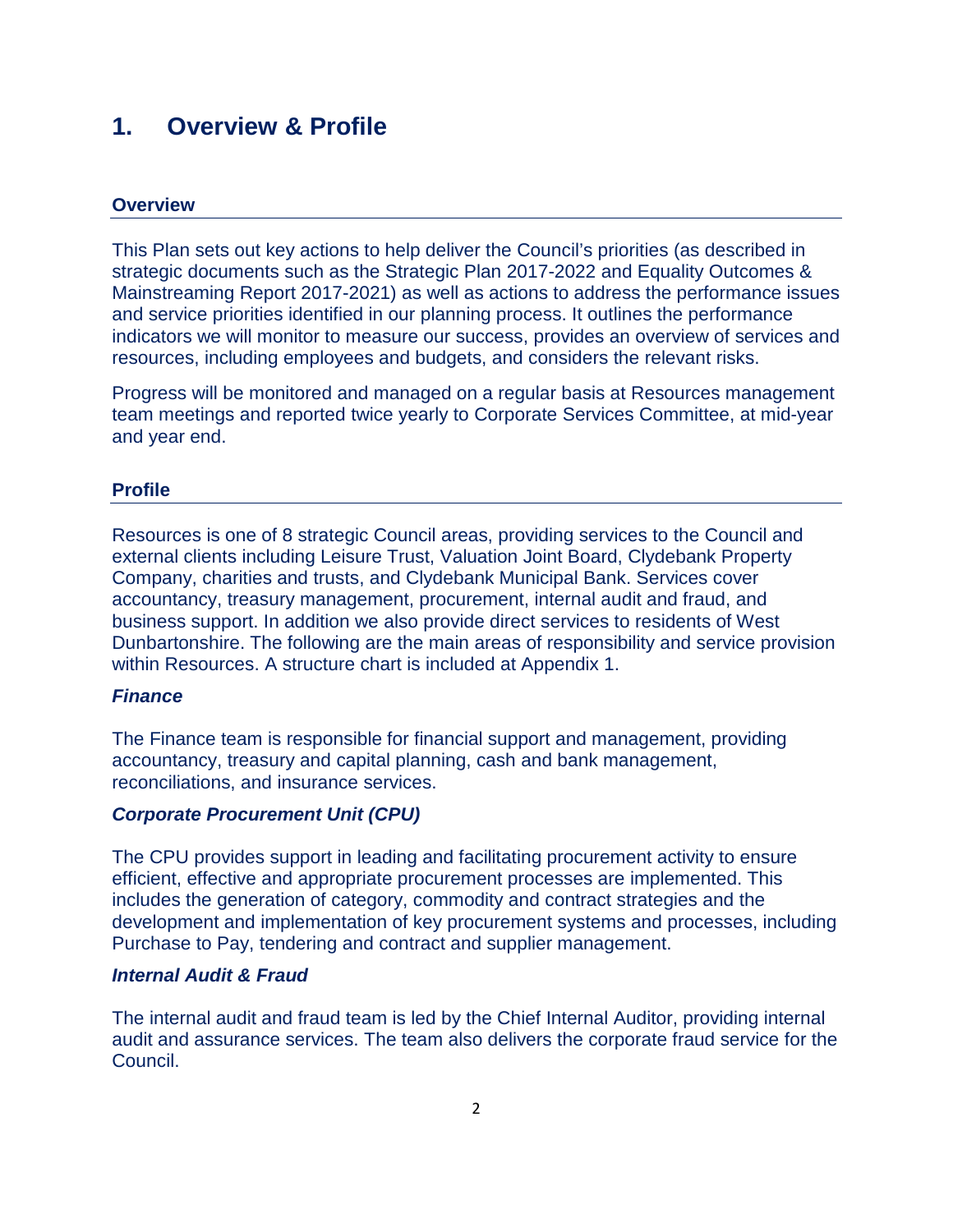## *Business Support*

<span id="page-3-0"></span>The business support team is responsible for managing the revenues collection (Council Tax, housing rents, non-domestic rates and miscellaneous invoicing); benefits processing and management; debtor management and creditors functions including corporate purchasing card management. The team also incorporates the Corporate Administrative Service (CAS) consolidating all clerical and administrative support functions across the Council except schools and Health & Social Care Partnership.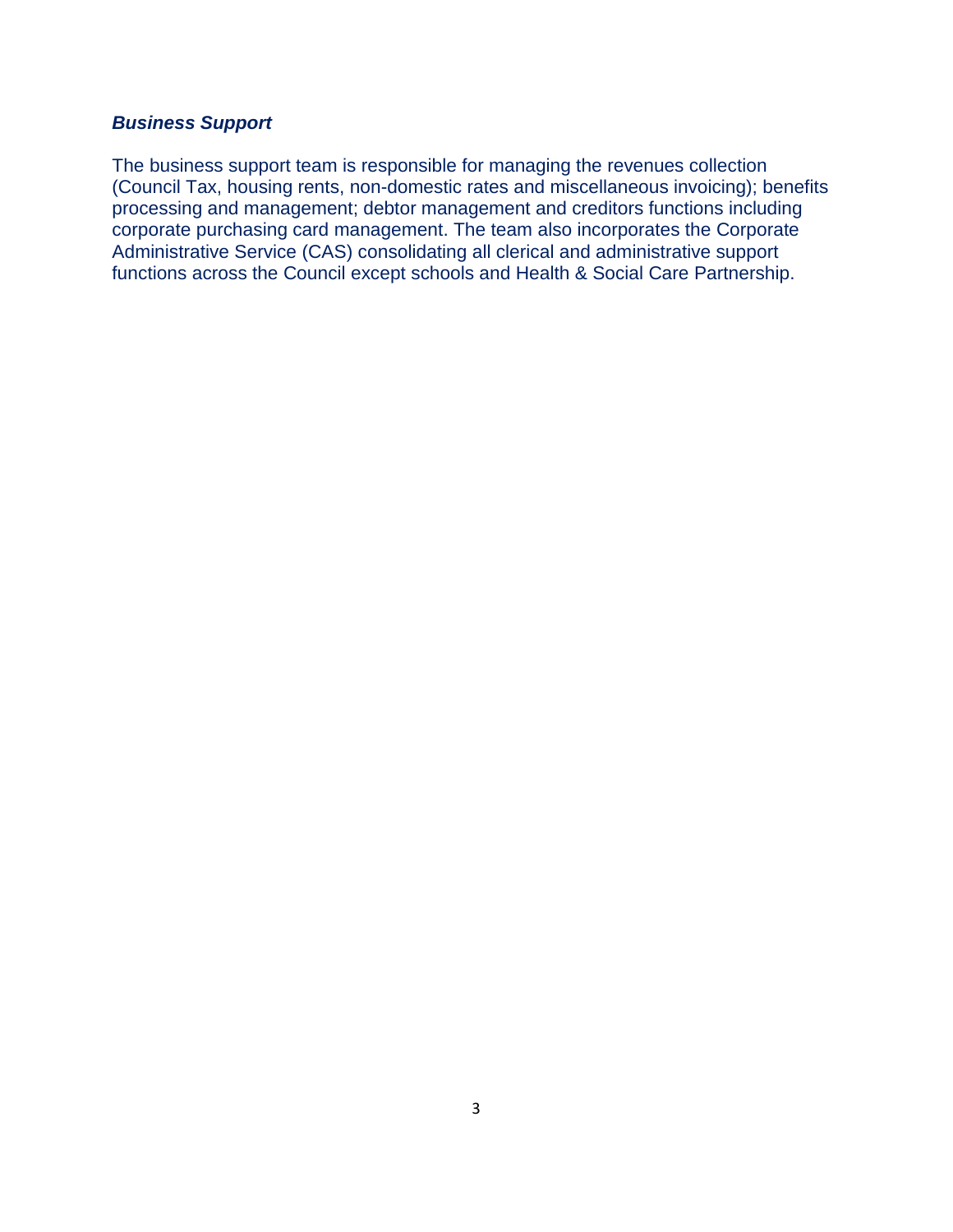## **2. Performance Review**

The Resources management team completed a detailed performance review of 2018/19, looking at:

- current and previous performance;
- how our performance compares with other local authorities (known as benchmarking);
- feedback from service users gathered through our Citizen Panel survey, monthly telephone surveys, internal surveys, and complaints; and
- self-evaluations and external validations.

The performance review highlighted our key achievements in 2018/19 and a number of performance challenges to be addressed in 2019/20.

## **Key Achievements**

## *Finance*

- Completed a number of audited annual Financial Statements within the statutory deadlines, with no qualifications.
- Ongoing development of the Council's Agresso system supporting continuous improvement within Council services and leading to an enhanced service for external users.
- Support for transformation projects within the Council, including a number of ad hoc one-off projects (e.g. raising attainment, early years, district heating).

## *CPU*

- Annual cash revenue savings of £0.335m against a target of £0.332m and Purchase to Pay (P2P) savings of £0.194m against a target of £0.223m.
- Produced the Procurement Annual Report and published on internet.
- Rolled out updated Procurement Guidance for staff and delivered a significant programme of Procurement Awareness training across the Council.
- Developed a Council Wide Pipeline that monitors activity across the category teams.
- Achieved a Procurement and Commercial Improvement Programme (PCIP) external assessment score of 75.5% against a target of 73%.

## *Internal Audit & Fraud*

- Delivered Audit Plan for 2018/19.
- As a result of Corporate Fraud Team activity during 2018/19, actual recoveries for the year is £0.661m against an annual target of £0.225m.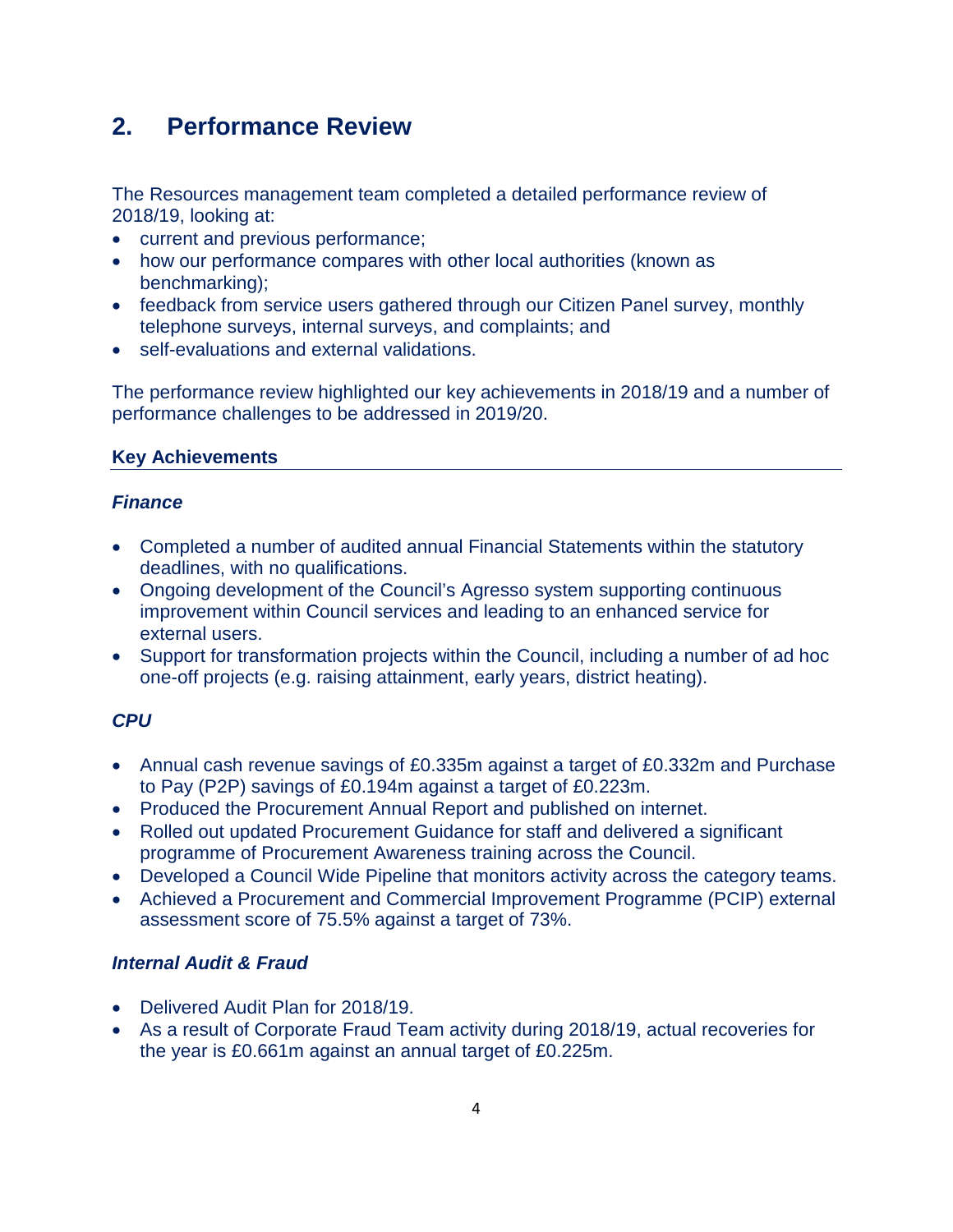## *Business Support*

- Continued to deliver the debtors review project which reviews billing and payment processes across a range of council services. This has seen the Council implement charging for services in advance where feasible, develop payment plans where payment is large or necessary, and issue e-bills rather than paper bills. Work also continued to support Procurement with the P2P project which has seen a reduction in the level of manual invoices and spend via corporate purchase cards availing the council additional rebate.
- Implemented a range of improvements targeted at managing the level of rent arrears at a time when benefits are changing and reducing due to Welfare Reform. This has involved working closely with Housing and W4U on a pilot to address the underlying factors in rent arrears e.g. affordability, income maximisation, early intervention, etc.
- Met our target for Council Tax collection for 2018/19. The outturn was 95.55%, which was higher than the previous year at 95.4%. The target was met despite a drop in Council Tax Reduction income resulting in higher charges to collect.
- Achieved overall improvement in the level of staff debt through effective interventions. Debt levels for both rent and sundry for staff reduced. The team also increased deductions from payroll by over £21,000. We also maintained a high percentage of staff with arrangements.
- Implemented findings from the self-evaluation processes within Revenues and Benefits and Finance Service Centre.
- Undertook a range of improvement work to support the CAS processes.

## **Challenges**

The challenges identified by the performance review are set out below. These areas will be the focus of improvement activity in 2019/20:

- rent arrears;
- Council Tax collection:
- sundry debt collection:
- sustaining transformation with a reduced complement of resources;
- procurement spent on local small and medium enterprises (SMEs); and
- increasing the percentage of Council spend that is regarded as "on contract".

## *Rent Arrears*

The amount of rent arrears owed to the Council is an area of concern.

Current tenants' arrears as a percentage of total rent due was 11.61% in 2018/19, above the target of 10.5% set for the year and down slightly on the previous year.

Performance can be explained, in part, by the general economic environment and welfare reform, particularly the benefit cap and the full rollout of Universal Credit (UC) which commenced in November 2018.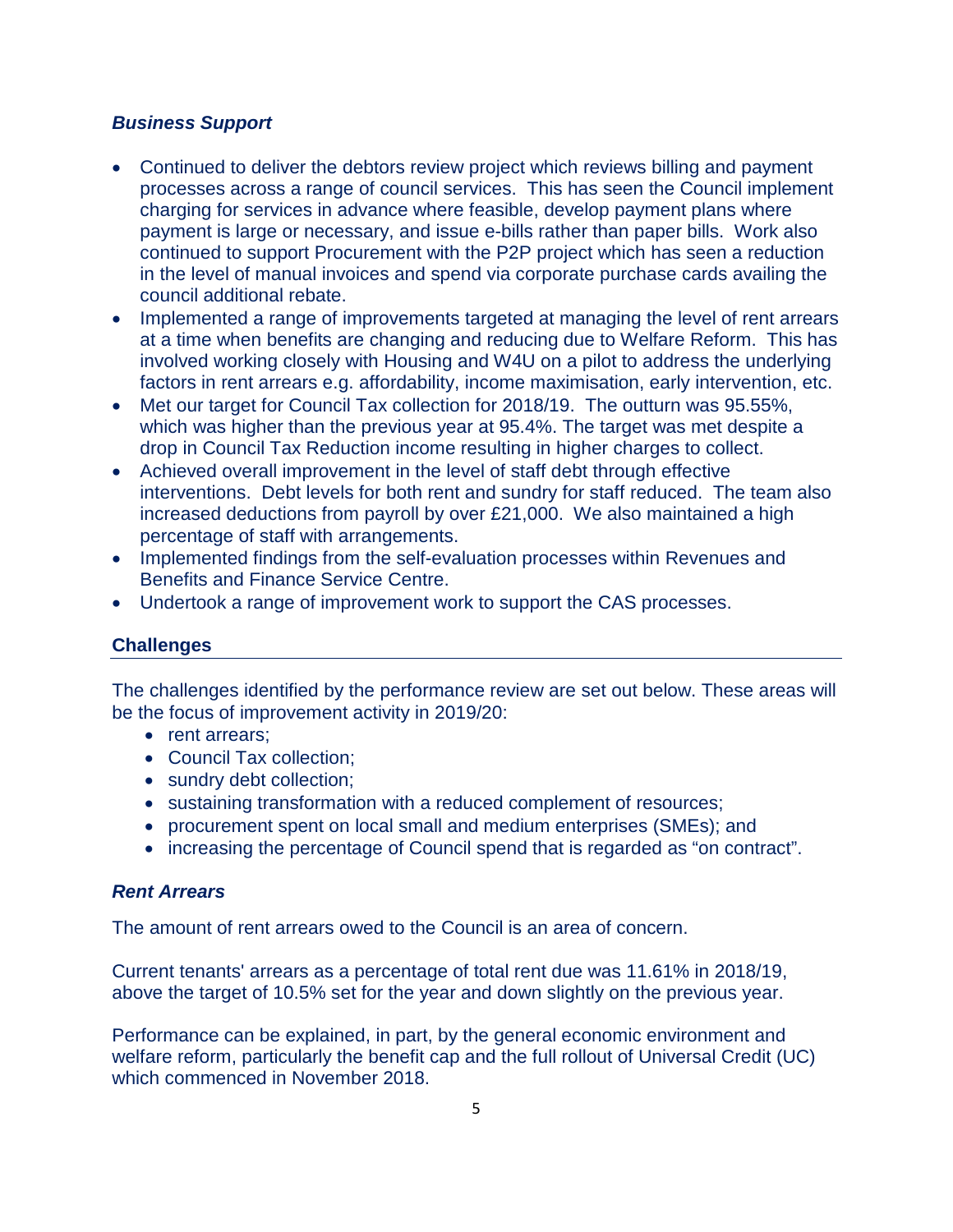UC Full Service rollout, in particular, has impacted negatively on our rent arrears and the rent arrears of all Scottish local authorities that are in UC Full Service. Nevertheless, it is recognised that there are actions which can be taken to reduce the impact of these factors on rent arrears.

Full training and awareness sessions were carried out with relevant services to ensure all teams were fully prepared for the impact of UC. We also learned from the experiences of other local authorities that were already in Full Service to ensure we were prepared.

In 2019/20, we will continue to work with the Department of Work & Pensions (DWP) and internal partners such as Housing and Working4U to ensure the impact of the full rollout of UC on rent arrears is minimised.

In addition, the team will continue to run a rent collection campaign and work with Housing Officers to ensure tenants, and particularly new tenants, have early support in managing their finances, including maintaining rent payments.

## *Council Tax Collection*

The Council collected 95.55% in 2018/19 despite UC Full Service rollout in November 2018 which has had an impact on Council Tax Reduction (CTR) claims being received from citizens.

As with rent collection, council tax collection will also be impacted by UC full roll out and the measures we have taken and continue to take in relation to rent arrears are also relevant here. We have also reviewed our CTR processes to reduce the impact of UC.

#### *Sundry Debt Collection*

Due to wider economic factors described above, the Council is has not been able to recover all the money it is owed.

In 2018/18 the Council achieved an outturn of 57% against a target of 50% for the value of outstanding sundry debt as a percentage of the total that is more than 90 days old from the date of invoice. The target was not met largely on account of general austerity and economic conditions within WDC area. Work is well underway to review processes around billing and payments which has seen the number of invoices reduce from 63,419 in 2017/18 to 29,085 (net of credit notes) in 2018/19. This is largely on account of moving service users on to payment plans. Work is also underway to assess how services invoice, with key principle of billing and payment for services in advance where possible. We believe these improvements should assist the council to improve the collection rate and reduce the outstanding balance over 90 days. A benchmarking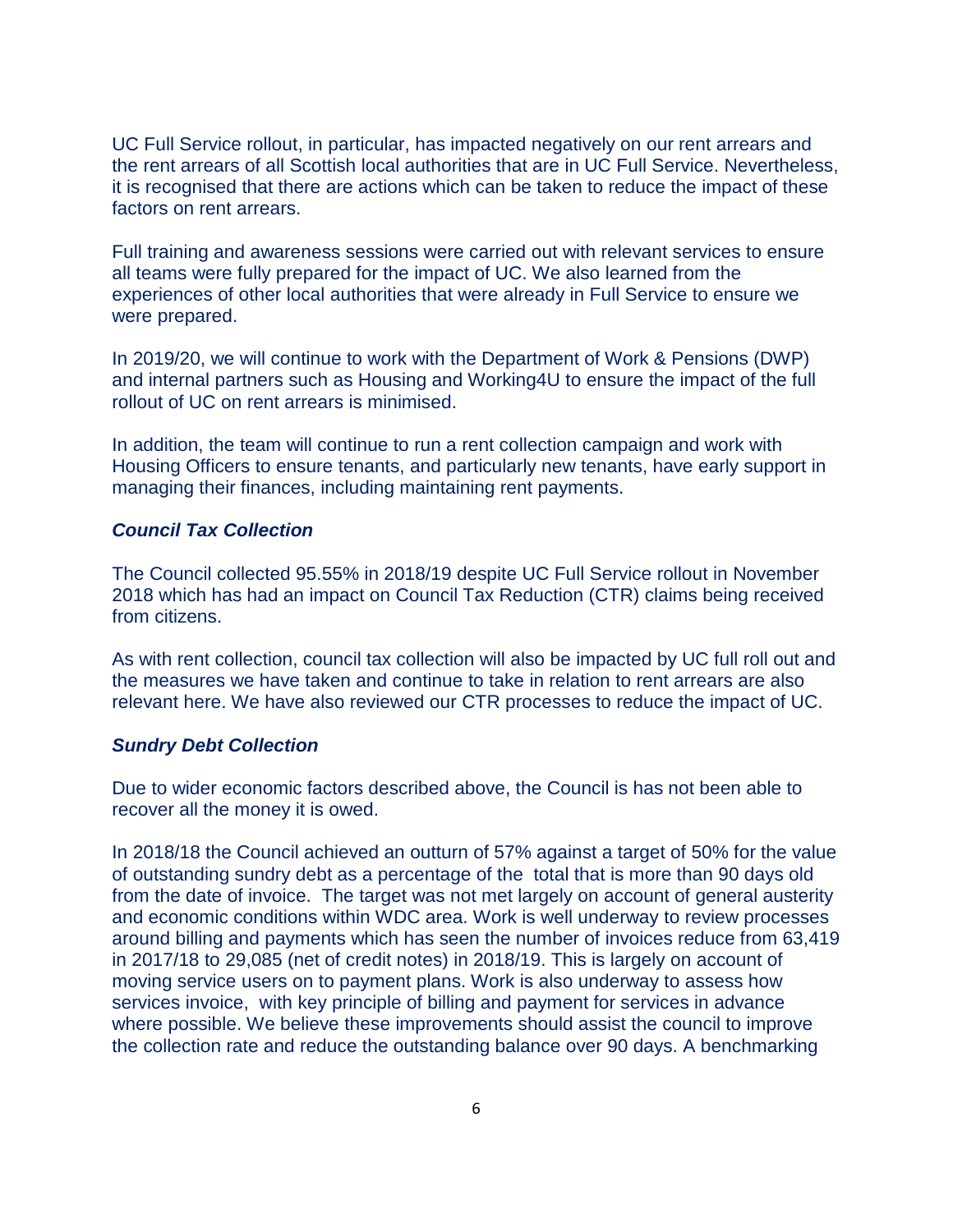exercise is also being undertaken with 5 other councils to better understand areas for improvements if any.

In 2019/20, we will continue to review ways to manage and reduce sundry debt, including the continued development of the functionality of our finance systems. The debtor improvements project is also focusing on improving invoicing and payment processes across the council.

## *Sustaining Transformation with a Reduced Complement of Resources*

The ongoing transformational changes within the Council require continuous financial support including communication of changes; audit issues regarding changing processes; training and transfer of knowledge of financial aspects to non-financial budget holders; and reconciliations on continuing change of Council structures. This support needs to be identified from existing staffing resources through streamlining and identification of efficiencies in other support areas.

With opportunities being explored as part of the commercialisation workstream, there will be greater demand on the Finance team to be able to cost services accurately.

In order to support transformational changes and maintain the rate of change with reduced resources, in 2019/20 we will:

- engage in benchmarking via the West of Scotland Directors of Finance to compare performance;
- explore new technologies such as Artificial Intelligence and intelligent process automation to streamline processes; and
- engage with Organisational Development to link in with the work being undertaken by Scottish Digital Office to identify synergies with Business Support transformation.

It should be noted that benchmarking activity commenced as planned in 2018/19. Benchmarking partners have been identified and are currently engaged in the process. However, the success of this approach depends on their ongoing willingness to take part.

## *Procurement Spent on Local SMEs*

Meeting quarterly and year end targets for procurement spent on local SMEs depends on whether local SMEs bid for contracts and whether they are the most economically advantageous tenderers.

In relation to the most current data available, quarters 1, 2 and 3 of 2018/19 saw procurement spent on SMEs at 9.5%, 8.8% and 7% respectively, against a target of 11%.

To improve performance on spend with local SMEs in 2019/20, we will continue to: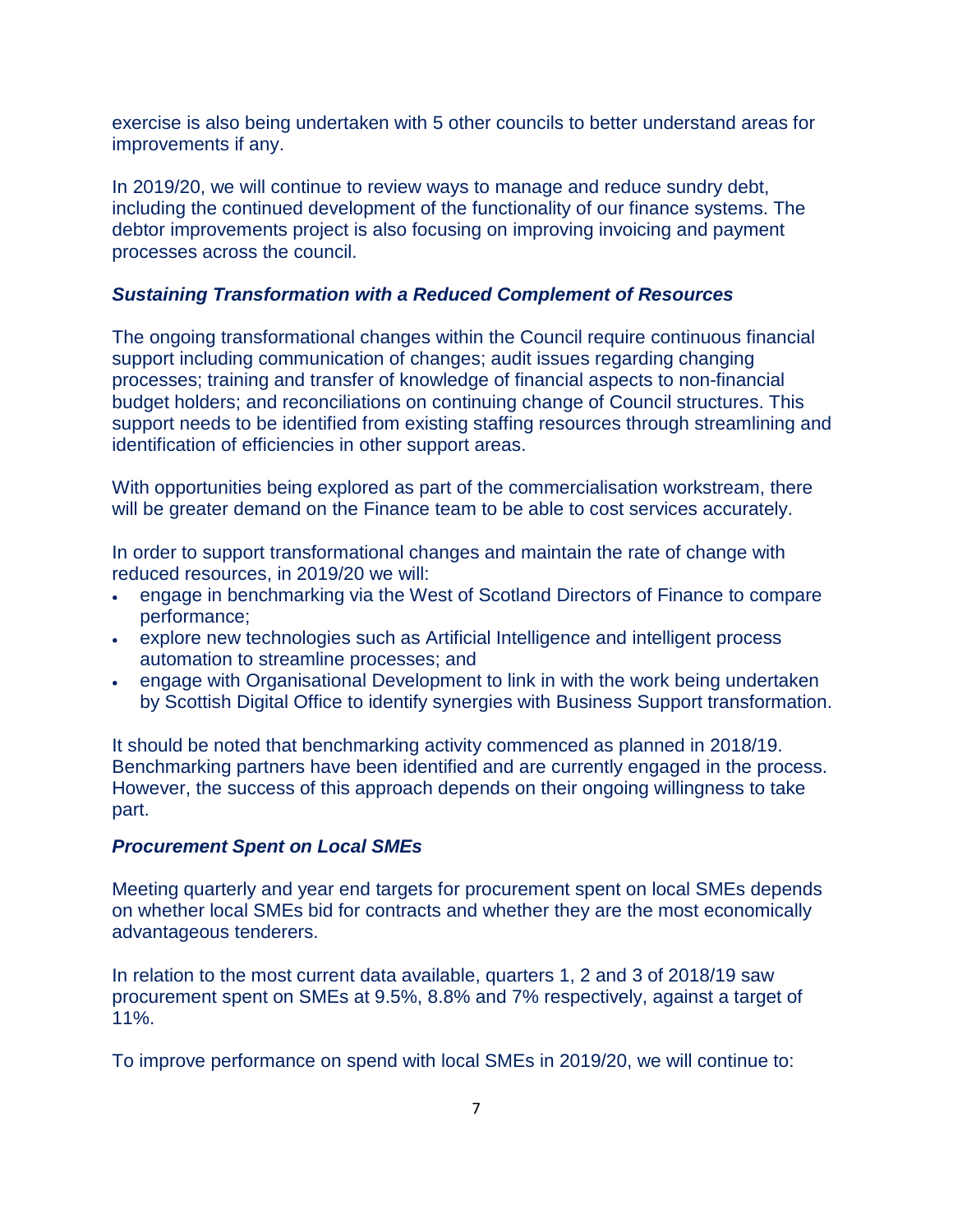- invite a minimum of two local suppliers, where available, to participate in all contract opportunities below £50K as set out in the Procurement Awareness Training and guidance;
- hold a *Meet the Buyer* session for SMEs in West Dunbartonshire; and
- constructively challenge the service areas to use lotted contracts, that is, splitting the contract requirements into smaller contracts, where it is Best Value.

## *Increasing the percentage of Council spend that is regarded as "on contract"*

Off contract spend can be defined as the gap between the total procured spend and the spend on contract. On contract spend was 77.2% in 2018/19 against a target of 75%. While the target was met and performance has improved from 72% the previous year, we are focused on improving this significantly to 90% in 2019/20. To achieve this, we will:

- continue to implement the quarterly spend analysis and engage with Strategic Leads to prioritise areas for improved practice to align with Financial Regulations;
- continue to deliver training;
- carry out thorough option appraisals and / or business cases which includes demand management for strategic contracts;
- review terms and conditions for every contract above £0.050m;
- continue to roll out the Contract & Supplier Management Policy;
- actively promote trend monitoring / demand management analysis amongst the service areas to rationalise tender requirements;
- submit an annual summary report on contract scorecard on new contracts to the Performance and Monitoring Review Group to identify areas for improved practice; and
- update the Procurement Financial Regulations to reflect contract variations.

## **Service Users' Feedback**

The Council has a clear focus on learning from the feedback we receive from our service users. Complaints data, monthly telephone surveys and service user surveys provide invaluable feedback to help us improve our services.

## *Complaints*

Between 1 April and 31 December 2018, Resources received a total of 62 complaints, comprising 55 Stage 1 and 7 Stage 2 complaints. During the same period, 51 complaints were closed, 43 at Stage 1 and 8 at Stage 2.

Of the 43 complaints closed at Stage 1, 22 (51%) met the 5 working days target for resolving complaints, with an average of 11 days for all complaints closed at that stage. Five of the 8 complaints closed at Stage 2 (63%) met the 20 working days target, with an average of 14 days for all complaints closed at Stage 2. 49% of complaints closed at Stage 1 were upheld and 13% of Stage 2 complaints.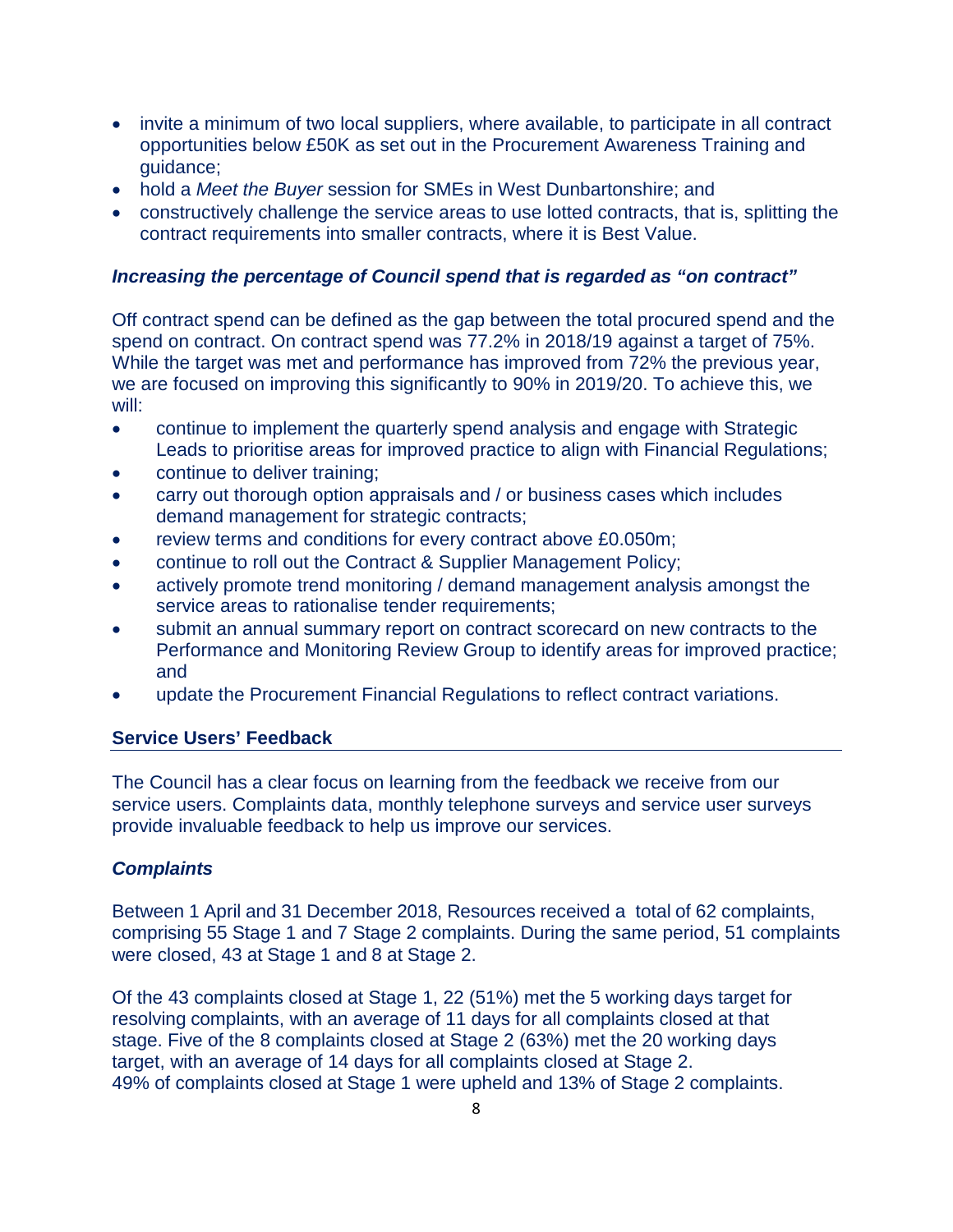The complaints received were categorised as follows:

- citizen expectation not met (quality of service) 39 complaints, 12 upheld at Stage 1 and 1 at Stage 2;
- citizen expectation not met (timescales) 17 complaints, 7 upheld at Stage 1;
- Council policy (charges) 2 complaints;
- Council policy level of service provision 1 complaint
- employee behaviour 2 complaints, both upheld at Stage 1; and
- error in service delivery 1 complaint.

90% of the complaints received relate to Council Tax and benefits. Nineteen complaints of this type were upheld as a result of delays in processing claimants' applications or change in circumstances. The service received 2,328 Housing Benefit applications and 19,802 changes of circumstances and in that context, the percentage of complaints upheld compared to the volume of work received was 0.09%. To achieve improvement in this area the service reviewed each complaint received and either provided feedback, supported and/or trained staff. We have also introduced a process of triage to review current outstanding applications and ensure they are processed timeously.

Following a complaint about the time it took to process an insurance claim, we have reviewed our procedure and implemented an escalation process to facilitate timely responses in future.

We aim to improve the level of service we provide and reduce the number of complaints received. We will continue to review each complaint and either provide feedback, support and/or training to staff members and emphasise the importance of providing a consistently high level of service.

## *Telephone Survey*

A monthly telephone survey of 100 residents is carried out to gauge satisfaction levels with a range of Council services. Within Resources, this covers Council Tax and Housing Benefit services.

Of the small proportion of respondents who had contacted Council Tax and Housing Benefit services in 2018, satisfaction was down for both services in comparison to the previous year. However, it remains relatively high for both.

|                                | $2017$ 2018  |  |
|--------------------------------|--------------|--|
| Council Tax service            | 98% 85%      |  |
| <b>Housing Benefit service</b> | $96\%$   91% |  |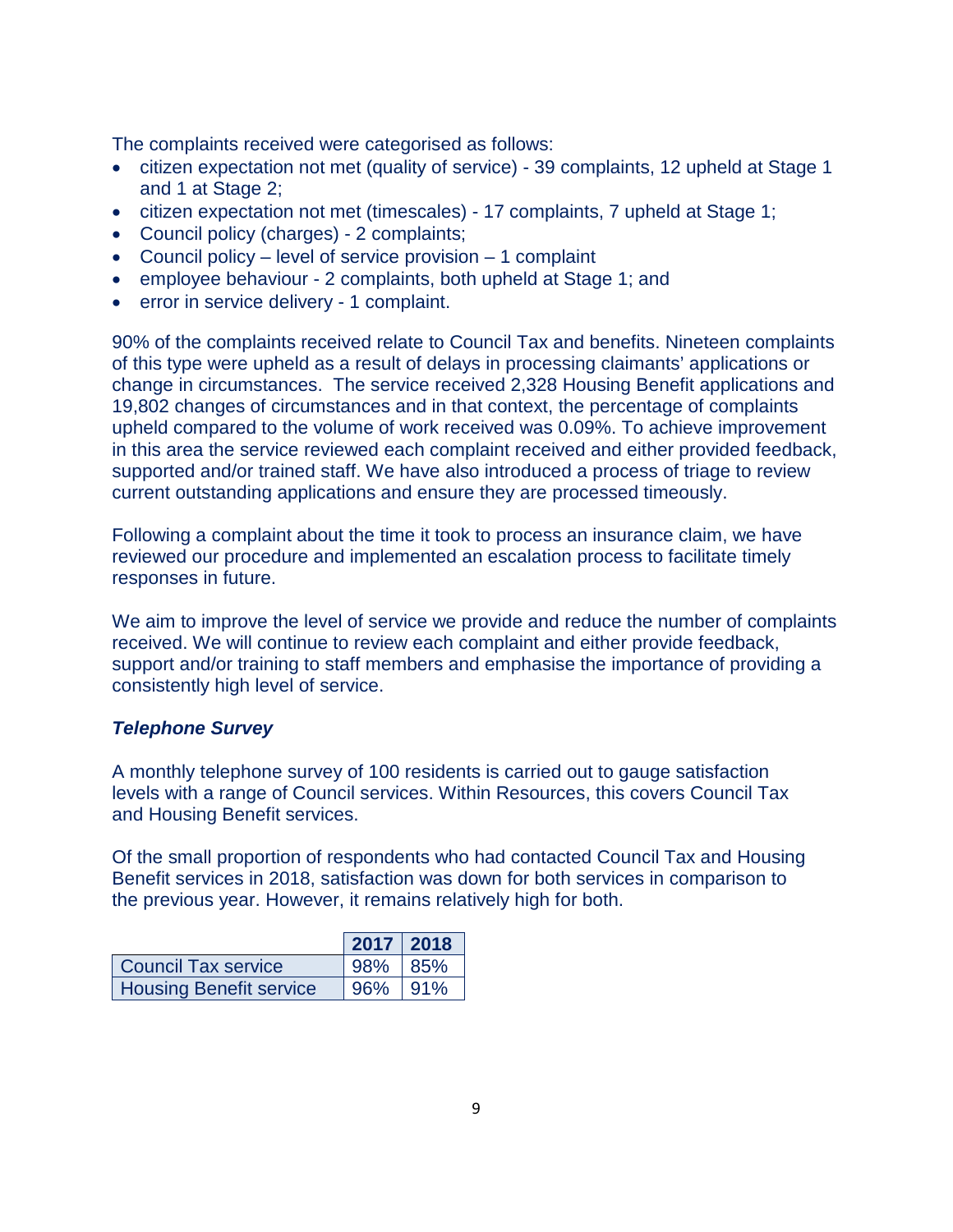## *Surveys of Service Users*

Several customer surveys were carried out over the last year.

### Internal Audit and Corporate Fraud

The section carried out a survey of internal users, receiving 330 responses from across the Council. Of those:

- 97% said Internal Audit and Corporate Fraud Teams play an important role in helping to protect the public purse;
- 62.4% were aware that Internal Audit conducts audits from the approved Audit Plan and 63% were aware that the service undertakes investigation works;
- 44.2% were aware that Internal Audit provides advice on implementing controls over new or existing processes;
- 42.7% were aware that Internal Audit manages the Public Interest Disclosure (Whistleblowing) hot-line. A campaign has recently been launched on this area of service to raise its awareness;
- 56.7% said that information regarding frauds carried out against the Council should be publicised. Recently, information on the outcome of fraud work has been placed on the intranet / internet, together with a press release.

The survey highlighted that the outcome of audit work is not always clearly and effectively communicated by managers to all staff involved in the audit process. To address this, a standard wording will be included within each Audit Report from April 2019.

## Business Support - Revenues and Benefits

A survey was issued to all our Registered Social Landlords to assess the quality of service provided and our ability to answer queries. 87.5% of respondents (9 responses) were satisfied with the level of support received. They were also satisfied with the introduction of the Landlord Portal that enabled them to access key claimant information without contacting the section. No specific areas of improvement were identified following this survey.

## Business Support **-** Corporate Debt Service

A random sample of service recipients was surveyed. Of the 70 responses received:

- 100% stated the Corporate Debt staff identified themselves, explained clearly the reason for the call, and treated them in a respectable and professional manner; and
- 98.59% provided clear detail on what options were available to the responder in repaying their debt.

No specific areas of improvement were identified from the survey.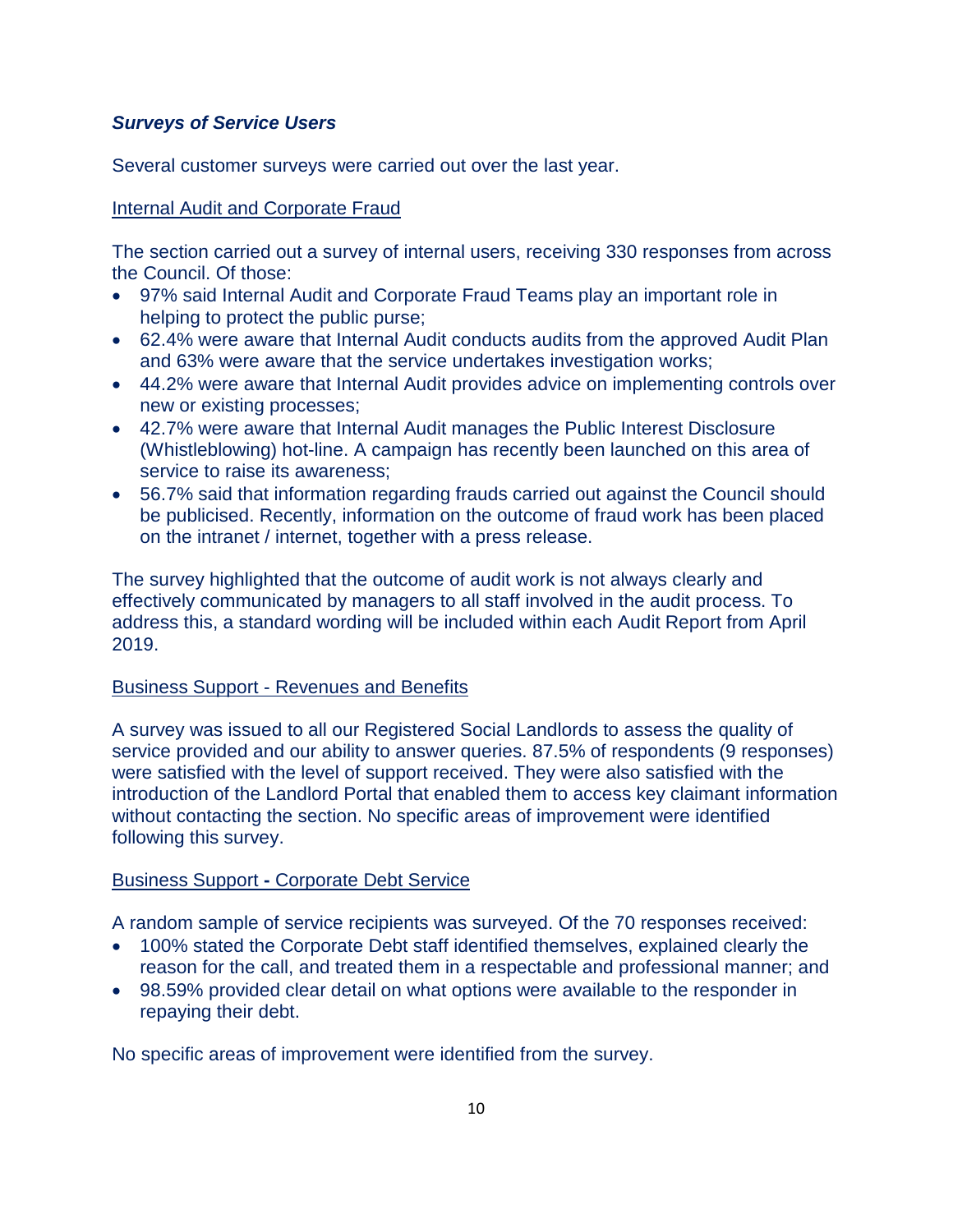## Business Support - Finance Service Centre

Covering accounts receivable and accounts payable functions, the team carried out an internal survey of service users. Of the 117 responses received:

- 84% were able to access the appropriate officer at the first point of contact;
- 97% stated their enquiry was handled in a professional manner, e.g. staff member gave a contact name and responded professionally at all times;
- 91% stated their enquiry was resolved to their satisfaction;
- 86% were satisfied with the time it took to resolve their enquiry;
- 91% highlighted that where a follow-up call was required, this took place within notified timescales;
- 88% find Finance Service Centre online forms easy to use and helpful in providing information and instructions;
- 94% highlighted that staff have specialist knowledge to fully answer their enquiry; and
- 82% could easily find information about the Finance Service Centre on the intranet.

The results of the survey were shared and reviewed by the team and some key improvements identified. These included reviewing webpages in consultation with the Council's communications team and reviewing online forms to ensure they are easy to understand and include help text.

## Business Support - Corporate Administrative Support

The team issued internal surveys targeted at the client service areas. Of the 183 responses received:

- 84% rate the current level of support provided by CAS as satisfactory or better;
- 93% rate the quality of work provided by CAS as satisfactory or better; and
- 87% rate the response to any requests for additional/special/ad hoc support as satisfactory or better.

Several key improvements were identified including:

- discussing proposed process changes with services prior to implementation;
- developing an approach to assess any new requests, including their impact on the service/Council and priority vis-à-vis other planned tasks, and ensuring there is clear agreement and communication with affected services; and
- ensuring appropriate communications with affected stakeholders are in place and the core design principles are understood well by all staff and communicated to services.

An action plan addressing the feedback from all Business Support user surveys was implemented in 2018.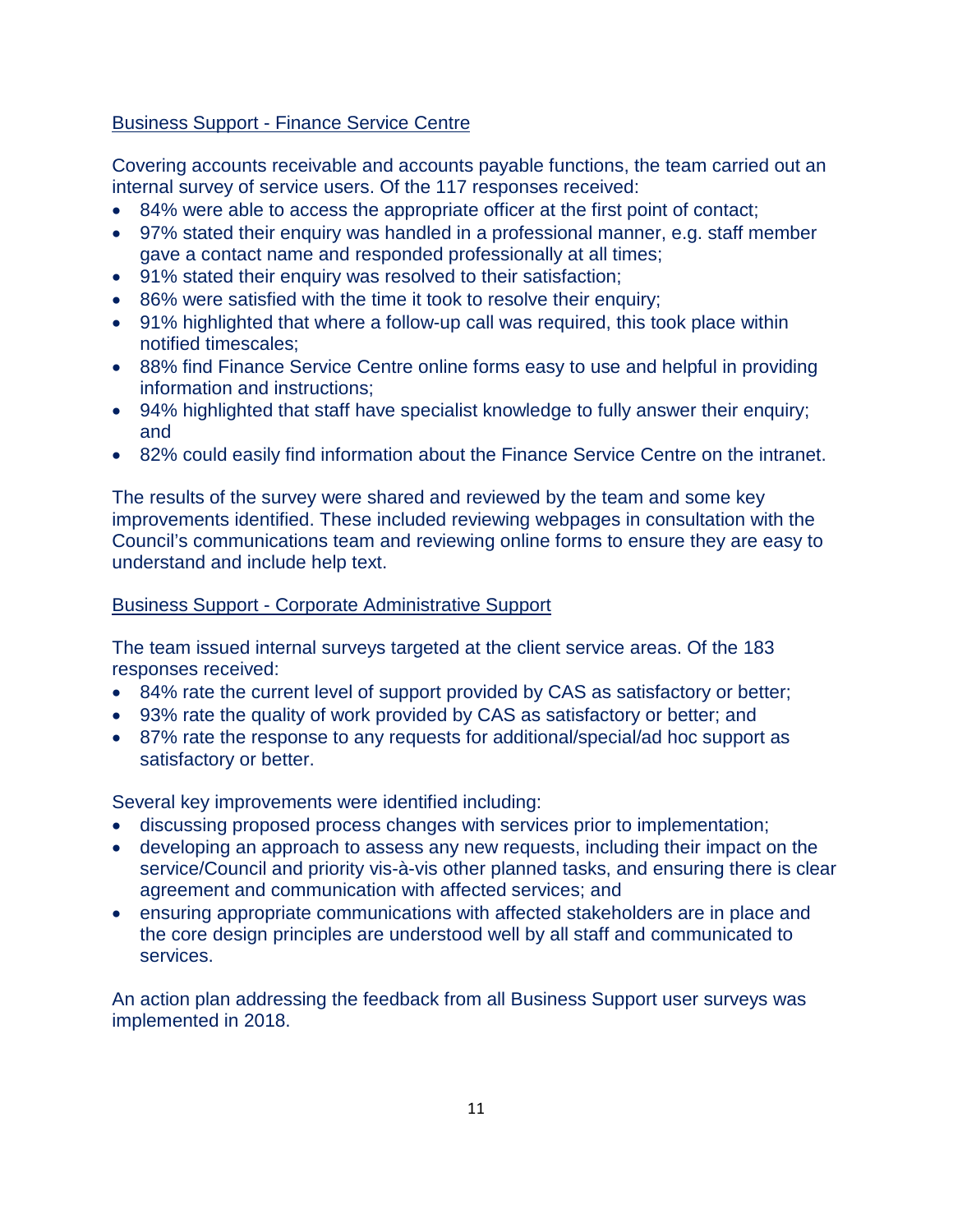#### Finance – Accountancy Services

Accountancy services issued an internal survey targeted at client services. A total of 29 responses were received from a variety of services (with the exception of staff in Educational Services and HSCP):

- Over 90% of respondents rated the services provided, the helpfulness and courtesy of accountancy staff, and the knowledge of accountancy staff as good or very good;
- 86% rated the communication and guidance given by accountancy staff when requesting information from services as good or very good, while the support provided by staff to help services to complete these requests was lower at 69%; and
- 48% of respondents rated the timescales given to services to provide requested information as good or very good, increasing to 89% for those who rated it as fair, good or very good.

Actions identified included meeting with Strategic Leads to identify areas for additional support (e.g. guidance and training) which may be beneficial to clients; a calendar of Accountancy events which require information from services (such as Scottish Government returns, Financial Statements); and discussion regarding deadlines for ad hoc enquiries.

#### Finance - Municipal Bank

The Municipal Bank issued a customer survey in August 2018 and received 36 responses. All responses received were very positive of the customer service provided. Suggestions for enhancing the service were considered and a number of them have now been introduced, including streamlining the process for requesting cheques.

#### **Continuous Improvement**

## **Self-Evaluation Programme**

In 2016 the Council agreed a three year self-evaluation programme using a checklist approach implemented through an online survey. All Council services that are not subject to a similar external evaluation participate in this.

In the first year of the programme, two self-evaluations were completed within Internal Audit, Fraud & ICT Security, and Revenues & Benefits. The improvement actions arising from these self-evaluations have now been fully implemented and follow up surveys have been carried out to determine their impact.

In the second year, two further self-evaluations were carried out. The improvement plans for the Finance Service Centre (FSC) and the CPU were implemented over the previous year. A follow up survey has been carried out within the FSC, with the CPU follow up due later in 2019.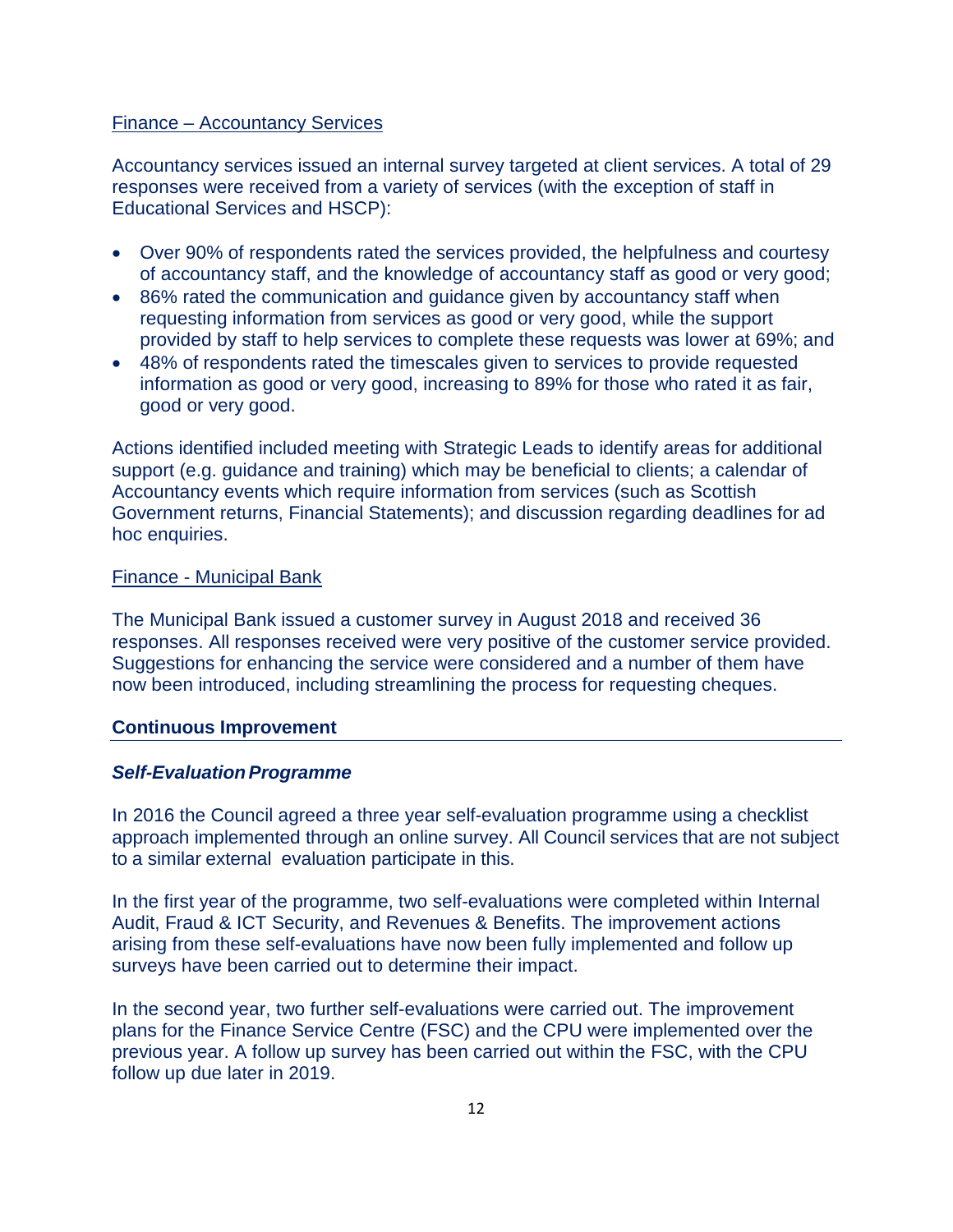The last two self-evaluations within Resources were carried out within Corporate Administration Services and Finance Services, both completing in early 2019. Improvement plans will be implemented over 2019.

#### *Benchmarking Programme*

The Council has a three year programme to ensure that all services benchmark their performance in relation to service delivery, cost and user satisfaction. Within Resources, this is carried out via the Local Government Benchmarking Programme (LGBF), and local benchmarking groups.

#### Local Government Benchmarking Framework (LGBF)

All 32 councils in Scotland measure a common set of performance indicators called the Local Government Benchmarking Framework. It comprises service delivery, cost, and satisfaction indicators covering all major council service areas, including education, housing, social work, and leisure.

Using the same indicators across all councils allows us to compare our performance so that we can identify best practice, learn from each other, and improve what we do.

The most recent comparative data for all councils was published in February 2019 and relates to the period 2017/18. The indicators for Resources are set out in the table at Appendix 5 and cover cost of support services, Council Tax collection and income, rent arrears, payment of invoices, and procurement spent on local SMEs. In summary, year on year performance has improved for five of the six PIs, resulting in a higher ranking for four.

In 2019/20, we will focus our improvement activity on rent arrears, Council Tax collection, increasing on contract procurement spend and procurement spent on local SMEs. These issues have been covered in more detail in the Challenges section of this Plan and actions to address them included in the action plan at Appendix 2.

## Local Benchmarking Groups

#### Finance

Following a request to other Chief Financial Officers through the Strategic Lead - Resources, a benchmarking template covering cost, staffing, service delivery, and customer satisfaction was sent to 3 other local authorities. The benchmarking process will be completed during 2019/20.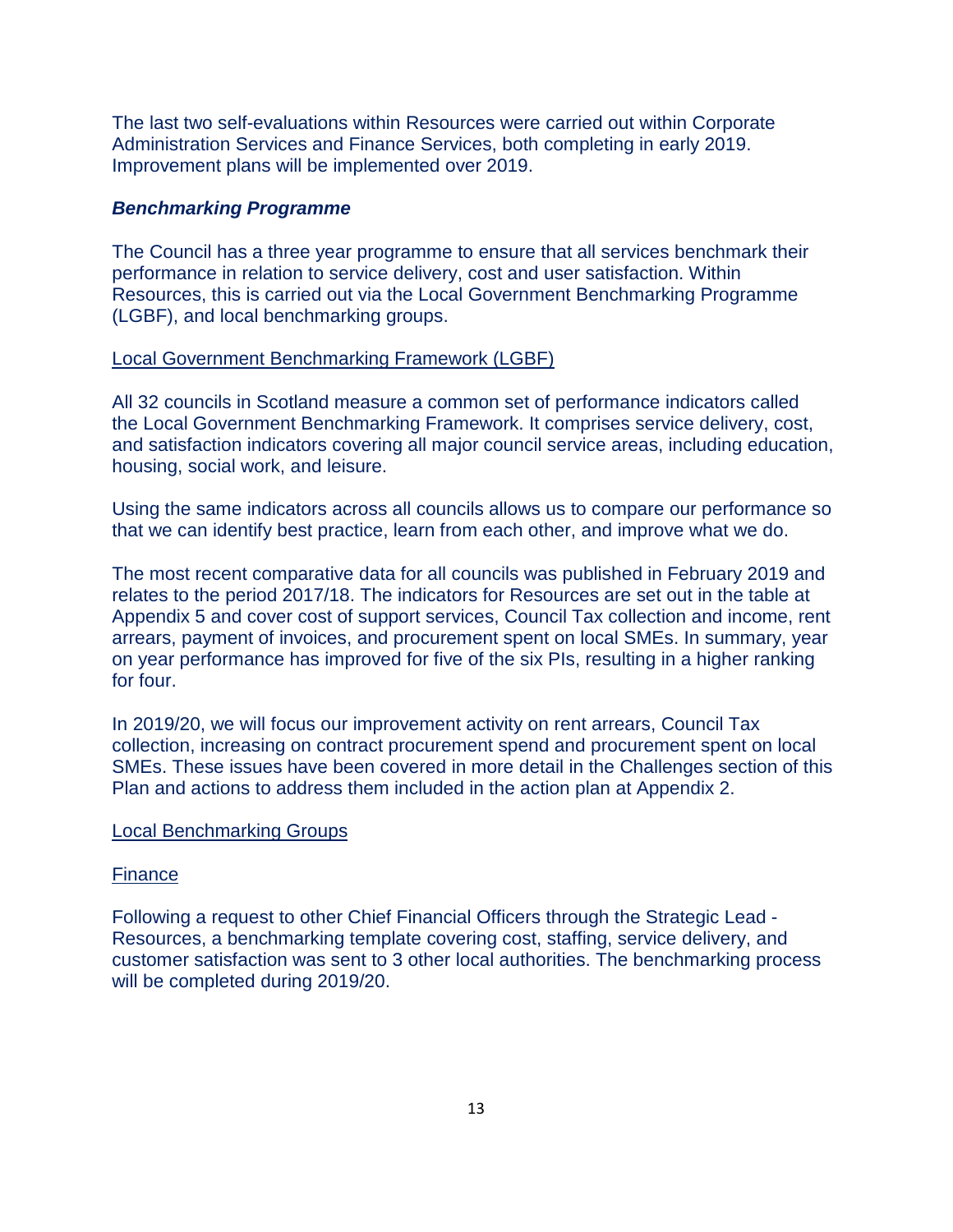## CPU

Twelve local authorities provided responses to a benchmarking request from West Dunbartonshire Council. Officers are currently reviewing the data and engaging with participants to allow like for like comparisons. Part of this process will explore opportunities to collaborate on procedures, processes, guidance and templates. This work will be delivered in 2019/20.

## Business Support

Business Support is currently undertaking a detailed benchmarking exercise with East Dunbartonshire, Inverclyde, North Ayrshire, Renfrewshire, and South Lanarkshire councils. This will focus on Housing Benefits, Council Tax Reduction, Council Tax Collection, Accounts Payable and Account Receivable. This work will be completed in 2019/20.

## **Quality Standards**

Quality standards help to define what users of our services can expect to receive, and remind both the organisation and our employees of the challenges and obligations they face in delivering best value services.

Quality standards for Resources are set out in Appendix 3. These will be monitored and managed by the Resources management team on a regular basis and reported annually to Corporate Services Committee.

2018/19 was a pilot year for the use of quality standards within this service area and following the pilot, the effectiveness/meaningfulness of each has been reviewed and a revised set has been agreed for 2019/20.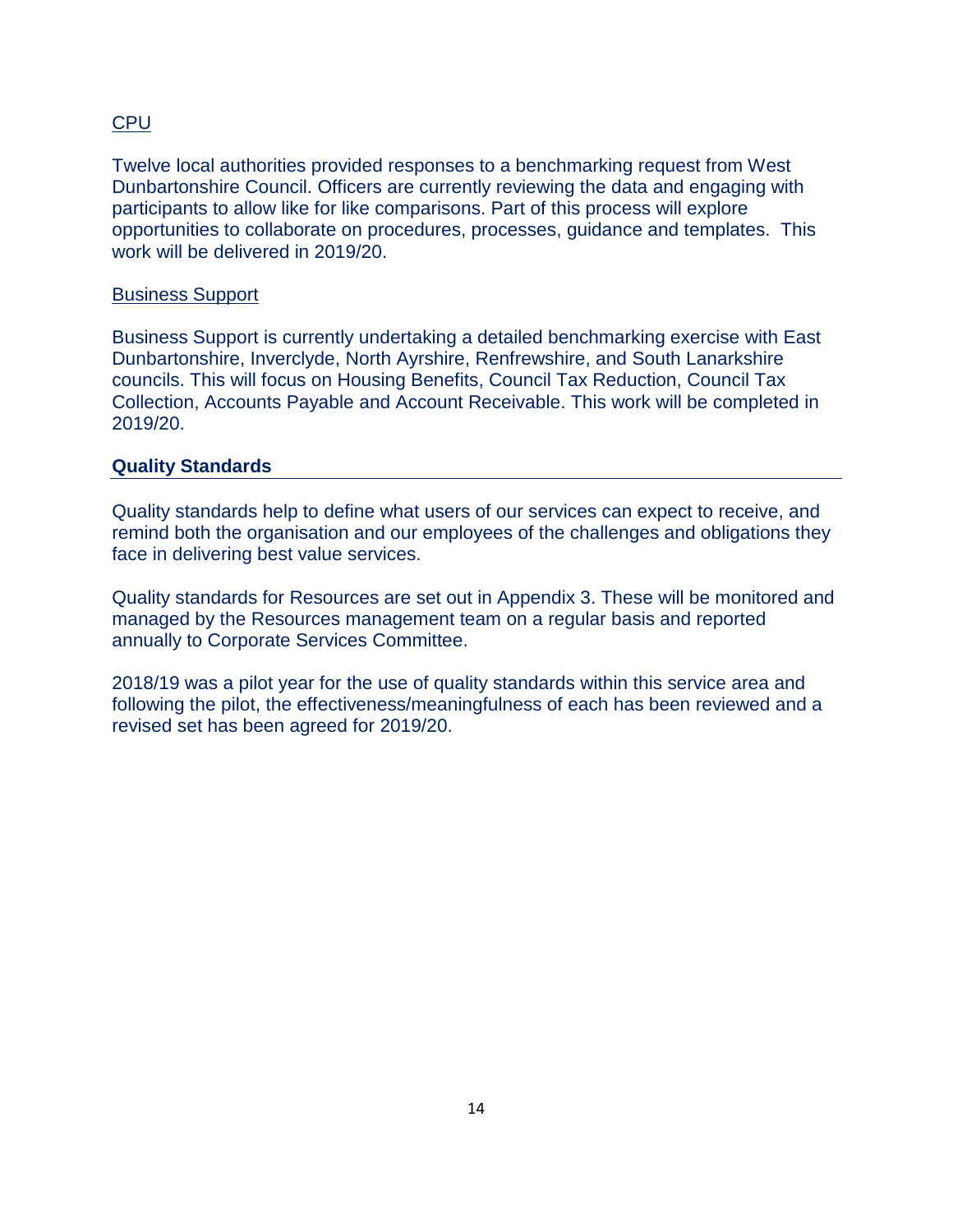## **3. Strategic Assessment**

The Resources management team completed a detailed strategic assessment to determine the major influences on service delivery and priorities in 2019/20 and beyond. This covered a review of the financial context, local and national political priorities, new legislation and technology, and Council policies among others. The following factors were identified as significant:

#### **Key Factors**

#### *Financial Challenges*

The entire public sector is facing significant financial challenges. The Council is predicting cumulative funding gaps in 2020/21 and 2021/22 of £9.816m and £16.930m respectively. This means that action has to be taken to balance our budget and protect services for residents.

This will undoubtedly mean that within the Resources service area, available funding will be reduced and we will need to change how we do our jobs, where we work, and reduce the number of people employed.

To deliver the Council's objectives and meet those financial challenges, the Resources management team will implement the actions set out in the action plan in Appendix 2 under strong financial governance and sustainable budget management.

## *Structural Review*

As new approaches are implemented around modernised ways of working then processes will become more efficient. This is likely to result in a reduction in workload in a number of service areas.

In 2019/20, management will continue to work closely with staff to seek to ensure that the workforce resource required is employed in a manner that recognises future developments and change. In order to support this, we will:

- continue to improve our *Be the Best Conversations* with our staff and that training, competency and succession planning are discussed regularly;
- continue to improve the sharing of knowledge and experience within our teams; and
- plan, develop, consult and roll out a Communication Plan for every service area.

#### *Resource Services Support for Key Council Transformational Projects*

As the Council continues to transform services to the public, the need for expertise and input is paramount. Without this, there is the potential for projections of future costs and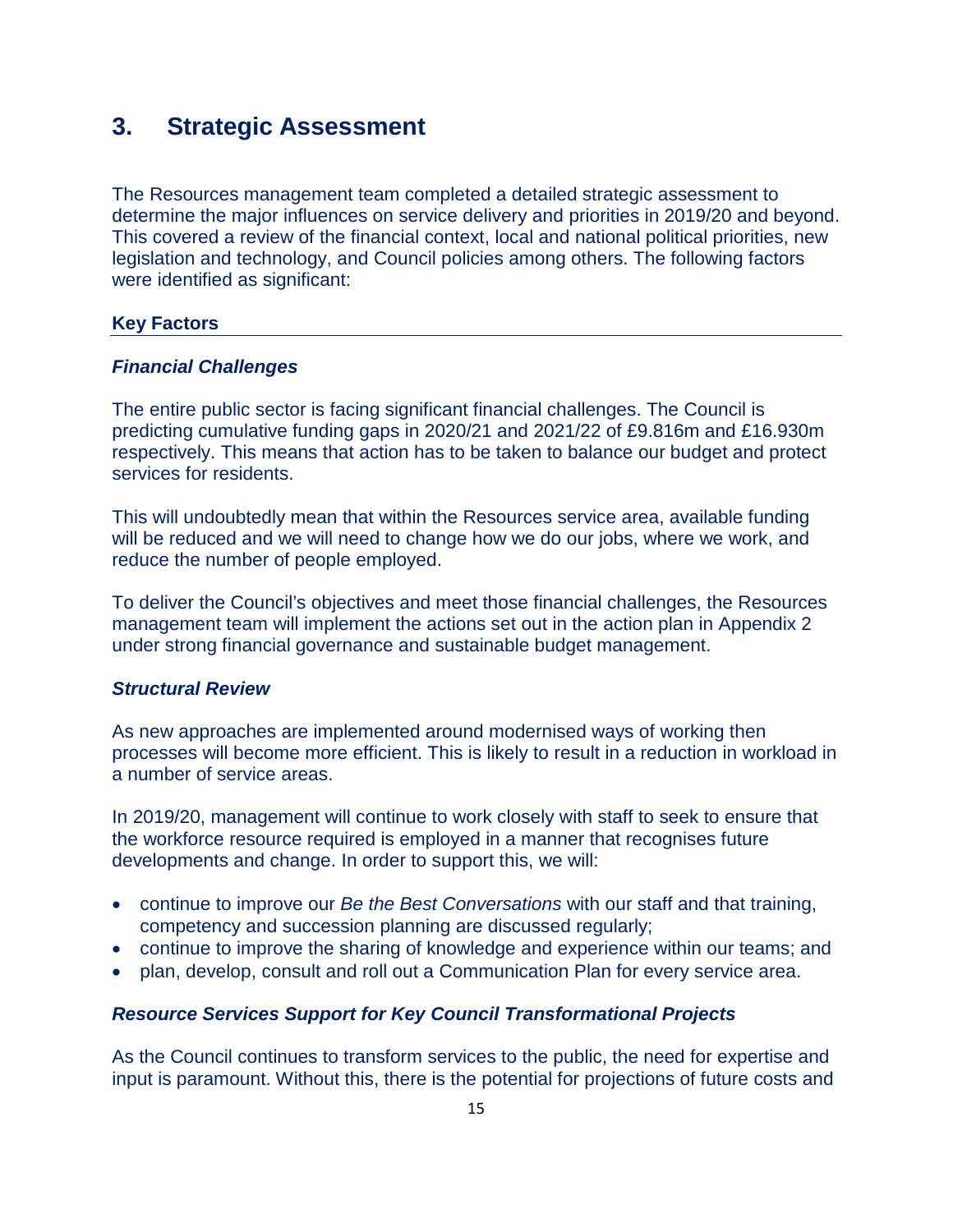income to be inaccurate which could materially affect the Council's ongoing financial position. To address this, we will continue to develop the staff within our services to ensure they have the appropriate training and knowledge.

#### *Financial Knowledge Base in Wider Council*

There is a need to develop the financial knowledge base of relevant staff throughout the Council to enable them to competently fulfil the financial aspects of their roles without over reliance on Finance staff. This will improve efficiency, allowing Finance staff to focus on other priorities, as well as build resilience across the Council. To address this, we will continue to identify financial knowledge gaps and develop and implement appropriate financial guidance notes and training sessions for Council staff.

## *Automation of Financial Processes and Information Provision*

Finance staff are employed in a number of manual financial processes and information provision, such as journal entries (correcting errors), reconciling service commitment accounting systems to the general ledger, and updating transactional spreadsheets for information purposes. These manual processes divert attention from other priorities. In 2019/20, we will seek to maximise automation, allowing staff to re-focus on key areas which will assist services in competently monitoring their financial positions for ongoing development projects. In particular, we will seek to automate: Value Added Tax (VAT) to reduce manual intervention and help us meet the HMRC future requirements; Treasury Management authorisations; and the preparation of external statutory returns including Financial Statements. We will also simplify the VAT guidance to ensure staff are applying the accurate VAT to spend and avoid fines and penalties from HMRC.

#### *Impact of Welfare Reform*

The full Universal Credit rollout that commenced in November 2018 has had a detrimental impact of the level of rent arrears, Council Tax collections and overall level of debt across West Dunbartonshire Council area. It is likely that this will continue into 2019/20 and beyond. The impact of welfare reform on these areas is covered in detail in the Challenges section of this Plan, together with actions that we will implement in 2019/20 to mitigate this.

#### *Increased Corporate Debt*

Due to wider economic factors described above, the Council is finding it more difficult to collect all the money it is owed, resulting in increased levels of debt across a range of debt types. Sundry debt, one type of corporate date, has already been highlighted as an issue in the Challenges section of this Plan.

We will continue to review processes to address this where it is within our control and in 2019/20 we will: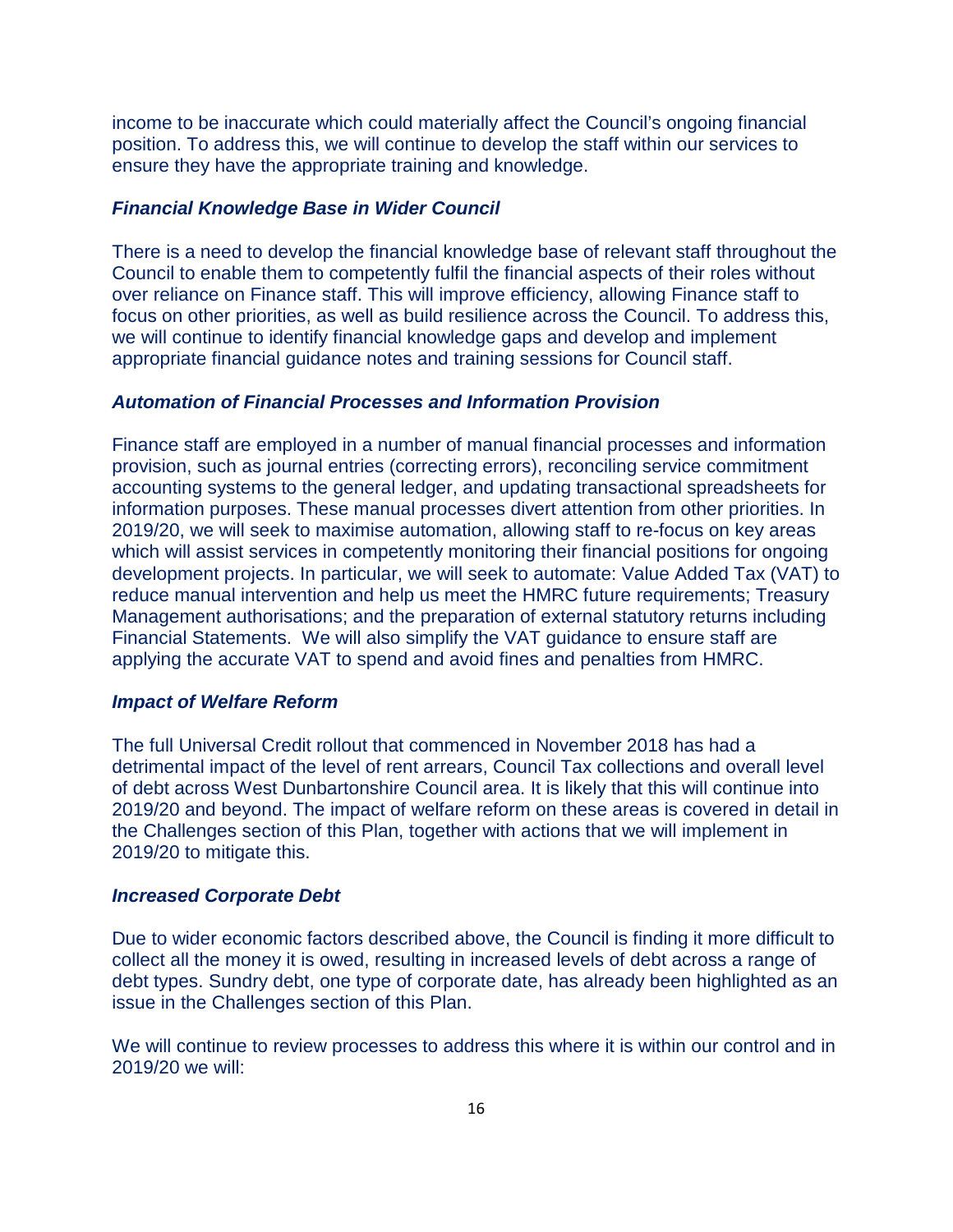- review ways of decreasing corporate debt through continued improvements to debt collection processes (sundry, NDR, Council Tax and rent);
- ensure any debt owed by WDC staff is collected effectively and efficiently via payroll in line with Council's policies and procedures;
- improve rent collection rates by working closely with Housing and W4U and continue to assess the effectiveness of the Housing pilot and address issues timeously; maximise write off former tenant debt; maximise use of Discretionary Housing Payments;
- continue to develop the Agresso debtors functionality and associated processes, including the continuation of the wider implementation of payment plans in line with the billing and payment review project; implement direct debit payments; continue to promote emailing of invoices and reminders; and implement EDMS and workflow for Debtors and NDR.

## *Procurement and Commercial Improvement Programme (PCIP)*

An external assessment of procurement takes place every two years. Based on our most recent assessment in October 2018, we achieved a PCIP score of 75.52%, exceeding the target of 73% and up significantly from our previous score of 64% in 2016.

Covering leadership and governance, development and tender, contract, and purchasing processes, the assessment highlighted a number of areas that will be the focus of improvement activity in the coming year:

- Commercial Acumen;
- Evaluation Criteria;
- Contract & Supplier Management;
- Contractual Obligations & Additional Benefits;
- Contract Compliance; and
- Lessons Learned.

We have developed a PCIP Improvement plan to address the issues raised and we will implement this in 2019/20 and beyond.

## *Commodity Strategies*

A Commodity Strategy is a specific sourcing strategy for a category or group of works, supplies or services. The Commodity Strategy facilitates the management of the supply base, avoids and / or proactively solves potential problems and is the basis of future processes for the commodity involved. This is a significant piece of work for the CPU.

The Commodity Strategies to be completed in 2019/20 are:

- Environmental Services Waste;
- Construction;
- Highway Maintenance, Equipment & Materials;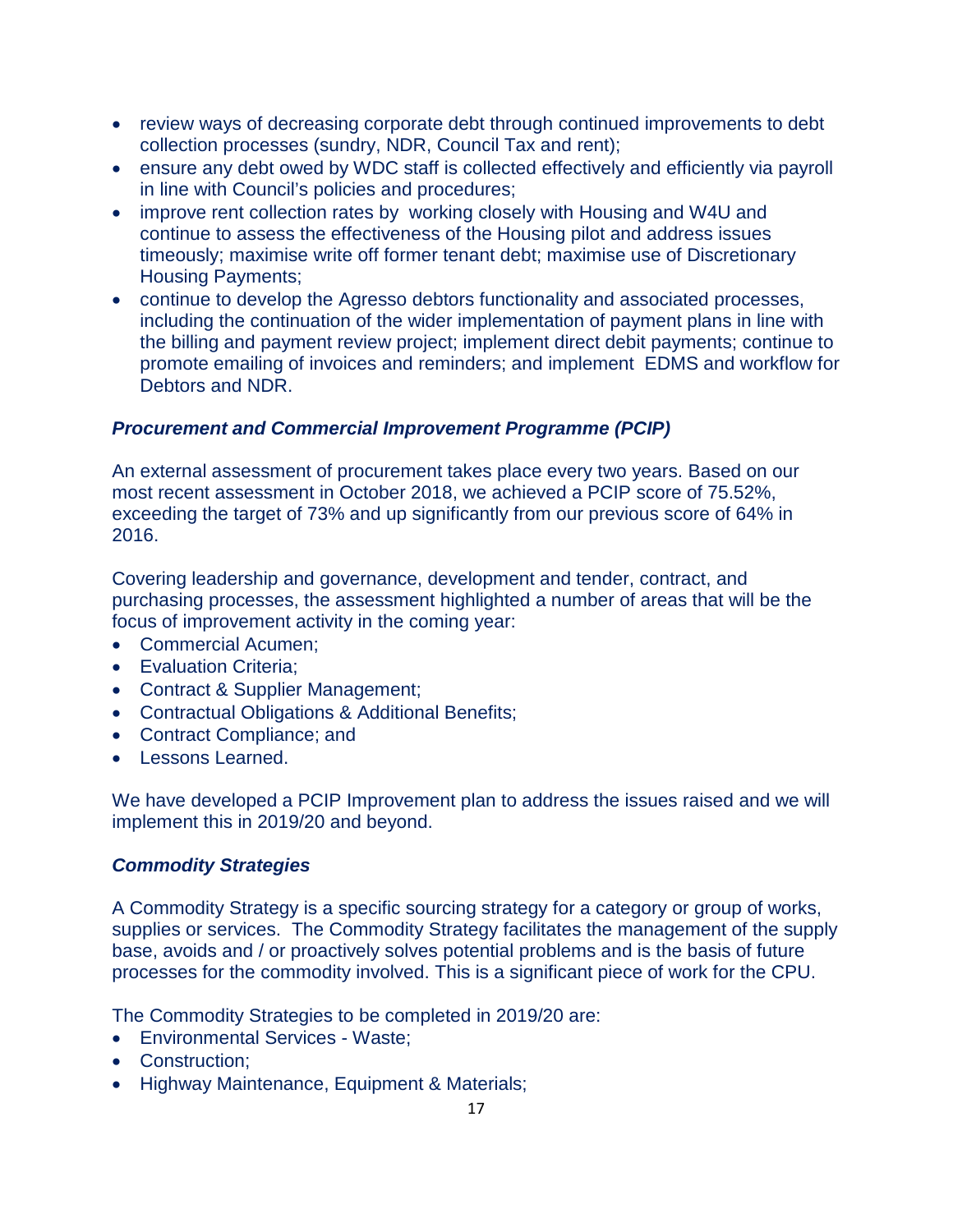- Mental Health, Learning Disabilities and Addictions;
- Information and communications technology (ICT); and
- Security.

## *Financial Regulations*

The Financial Regulations set out the policies and context within which the Council manages its business. They clarify responsibilities and provide a structure for decisionmaking. The Financial Regulations ensure that the Council complies with statutory powers and duties, as well as reflecting best practices.

The Financial Regulations will be updated in 2019 to reflect key changes in legislation, policy and procedure.

## *Code of Good Governance*

We will continue to ensure the Council complies with the Code of Good Governance and report this to Audit Committee and embed within the Annual Governance Statement.

## **Action Plan**

The challenges and issues identified in the performance review and strategic assessment sections have informed Resources priorities for 2019/20. The management team has developed an action plan to address them (Appendix 2), supported by a range of performance indicators to enable progress to be monitored and reported to stakeholders. Progress will be monitored and managed on a regular basis and reported twice yearly to Corporate Services Committee, at mid-year and year end.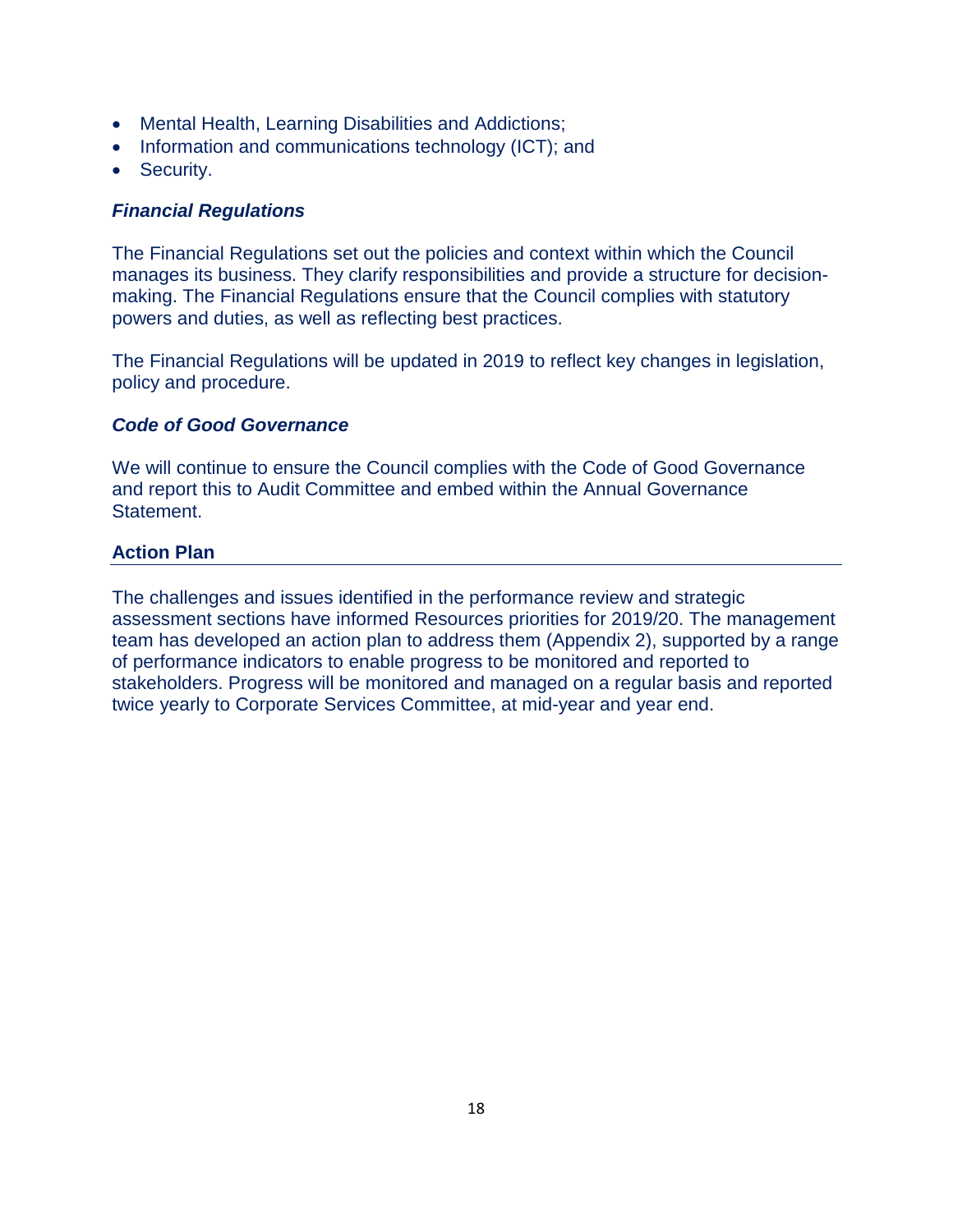## **4. Risks**

The Council has identified risks at both a strategic and service level. Strategic risks represent the potential for the Council to take advantage of opportunities or fail to meet stated strategic objectives and those that require strategic leadership. Service risks relate to service delivery and represent the potential for impact on individual services, or the experience of those who work within the services, i.e. employees, partners, contractors and volunteers or service users and clients in receipt of the services provided.

The Resources management team has lead responsibility for one of the Council's strategic risks: failure to deliver strong financial governance and sustainable budget management. In addition, the management team identified service specific risks for 2019/20. Both strategic and service specific risks are detailed below.

Actions to mitigate these risks are set out in Appendix 2 or in Resources operational plans, with the aim of improving or maintaining the current position (i.e. the current risk score).

| <b>Risk</b>                                                                    | <b>Description</b>                                                                                                                                                                                                                                                                                                                                                                                                   | <b>Current Risk</b><br><b>Score</b> | <b>Target Risk</b><br><b>Score</b> |
|--------------------------------------------------------------------------------|----------------------------------------------------------------------------------------------------------------------------------------------------------------------------------------------------------------------------------------------------------------------------------------------------------------------------------------------------------------------------------------------------------------------|-------------------------------------|------------------------------------|
| Significant financial<br>funding reductions from<br>the Scottish<br>Government | The Council is faced with significant<br>ongoing funding reductions from the<br>Scottish Government. Austerity is<br>expected to continue for a number of<br>years into the future and likely to result<br>in funding reductions. This coincides<br>with a period where costs are expected<br>to rise in relation to Social Care due to<br>aging population and capped powers to<br>raise funds through Council Tax. | .ikelihood<br>Impact                | ikelihood<br>Impact                |

## **Strategic Risk**

## **Service Risks**

| <b>Risk</b>                                                               | <b>Description</b>                                                                                                           | <b>Current</b><br><b>Risk Score</b> | <b>Target Risk</b><br><b>Score</b> |
|---------------------------------------------------------------------------|------------------------------------------------------------------------------------------------------------------------------|-------------------------------------|------------------------------------|
| Failure to provide<br>assurance of the<br>system of financial<br>controls | Either Internal Audit or External Audit is<br>unable to provide assurances on the<br>Council's financial control environment | <b>kellhood</b><br>Impact           | ikelihood<br>Impact                |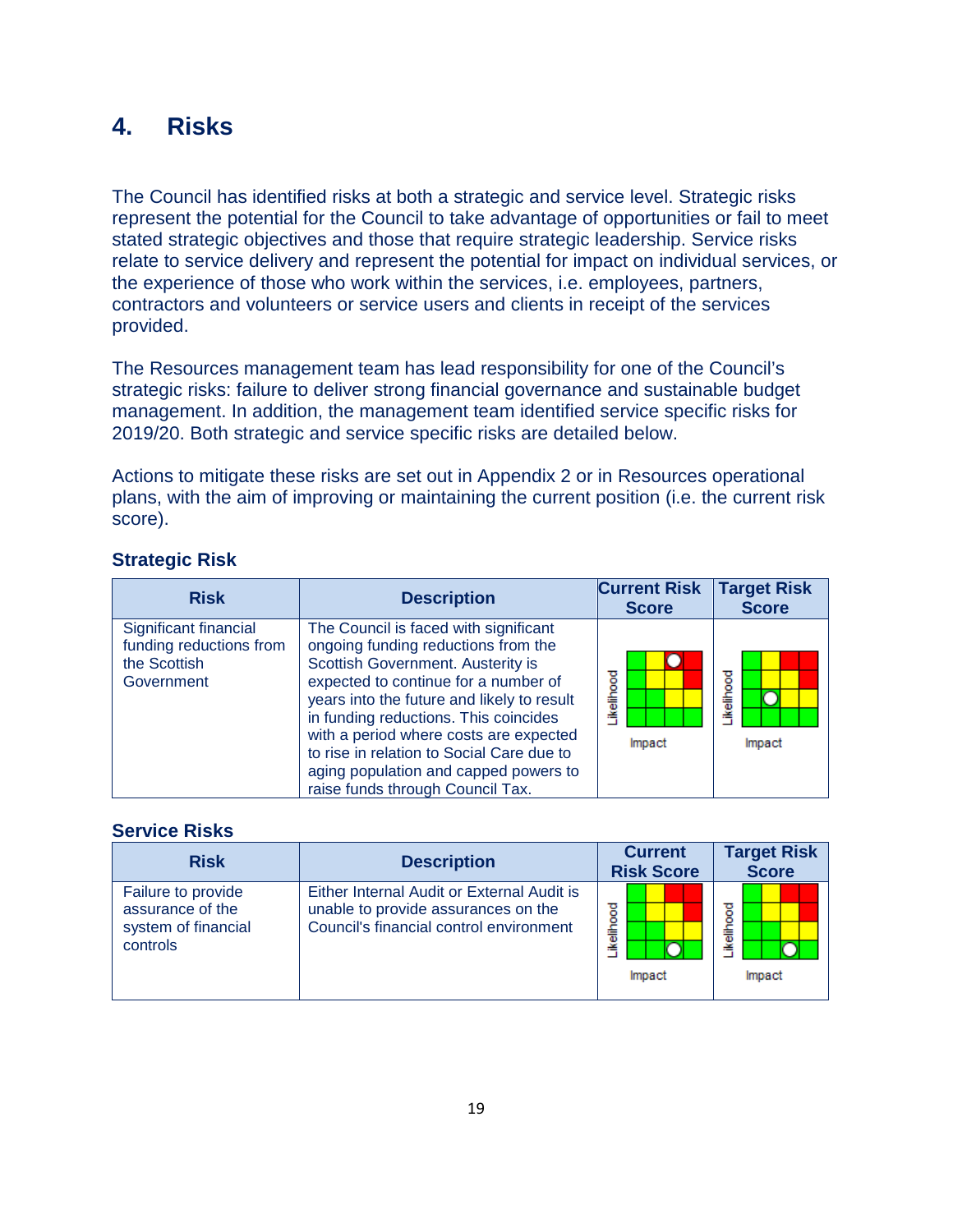| <b>Risk</b>                                                                                                                                                                      | <b>Description</b>                                                                                                                                                                         | <b>Current</b><br><b>Risk Score</b> | <b>Target Risk</b><br><b>Score</b> |
|----------------------------------------------------------------------------------------------------------------------------------------------------------------------------------|--------------------------------------------------------------------------------------------------------------------------------------------------------------------------------------------|-------------------------------------|------------------------------------|
| Debt is not recovered<br>efficiently or effectively,<br>with inherent risk of<br>financial loss                                                                                  | The processes deployed in collection of<br>monies owed to the council are<br>inefficient and ineffective resulting in<br>money not collected on time or having to<br>be written off        | .ikelihood<br>Г<br>Impact           | Likelihood<br>Г<br>Impact          |
| Increase in the level of<br>rent arrears due to the<br>level of Welfare Reform<br>changes and general<br>state of economy                                                        | Council sees an increase in its level of<br>rent arrears due to lower disposable<br>income and national changes to the<br>national benefits regime and the<br>ongoing economic position    | Likelihood<br>Impact                | Likelihood<br>П<br>Impact          |
| National delays in<br>implementing Welfare<br>Reform changes;<br>ineffective ICT systems<br>or processes e.g. with<br>the DWP affecting<br>delivery of Welfare<br>Reform changes | Issues with system supporting delivery<br>of Welfare Reform changes affects<br>service delivery                                                                                            | <b>ikelihood</b><br>Impact          | <b>ikelihood</b><br>Impact         |
| Failure to meet statutory<br>deadlines for external<br>returns (including<br>HMRC) and financial<br>statements                                                                   | Finance Services failing to meet<br>statutory deadlines resulting in lost<br>revenue or penalty costs                                                                                      | Likelihood<br>Impact                | Likelihood<br>Impact               |
| <b>Financial projections</b><br>are significantly<br>incorrect                                                                                                                   | Financial projections for both capital and<br>revenue are significantly incorrect for<br>various reasons - included unexpected<br>costs - resulting in insufficient reserves<br>being held | Likelihood<br>Impact                | Likelihood<br>О<br>Impact          |
| Non-compliance with<br>procurement legislation                                                                                                                                   | It is recognised that there is a proportion<br>of the Council's overall spend that is not<br>on contract and there is therefore a risk<br>of challenge to the Council.                     | Likelihood<br>С<br>Impact           | Likelihood<br>Impact               |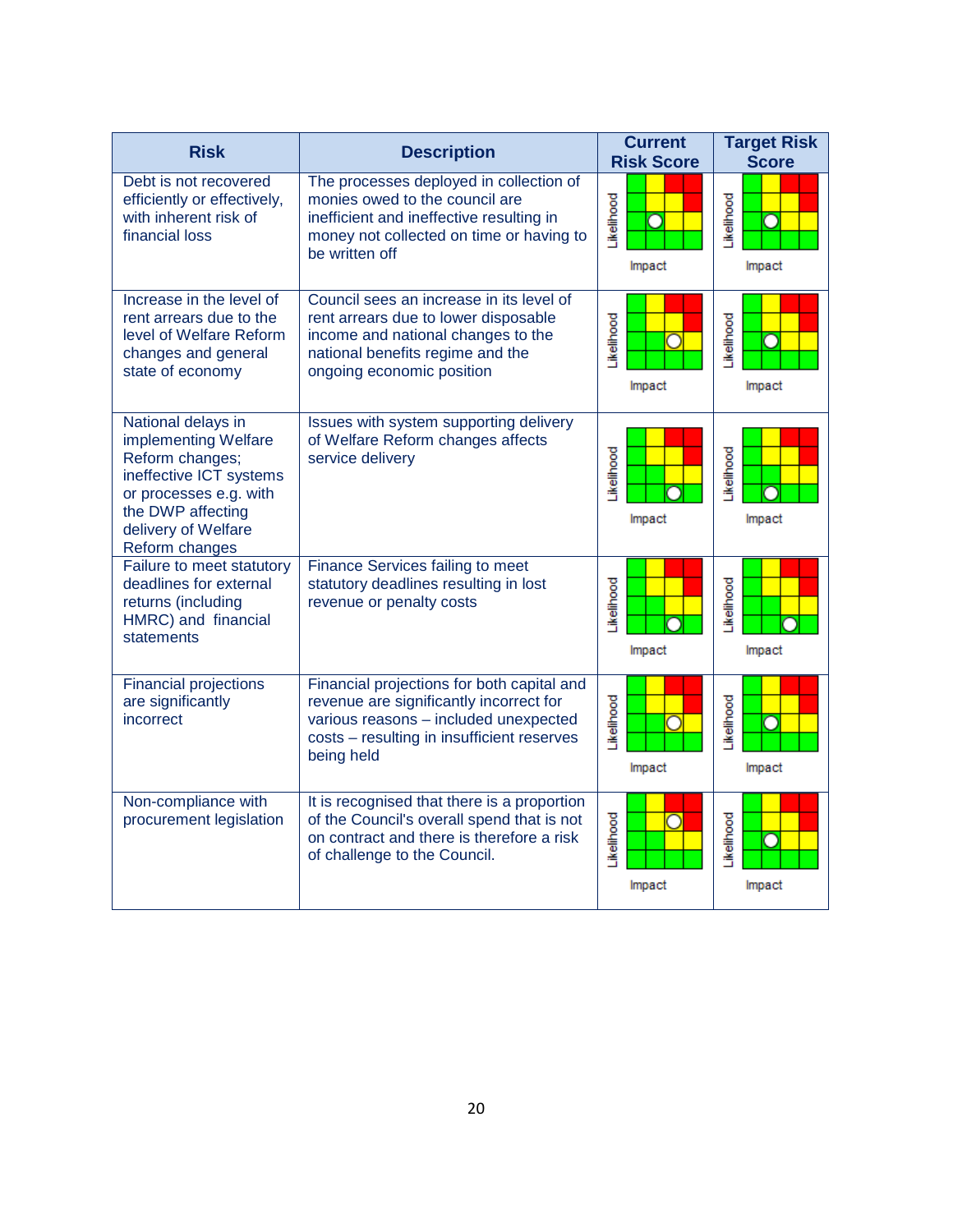## **Appendix 1: Structure Chart**

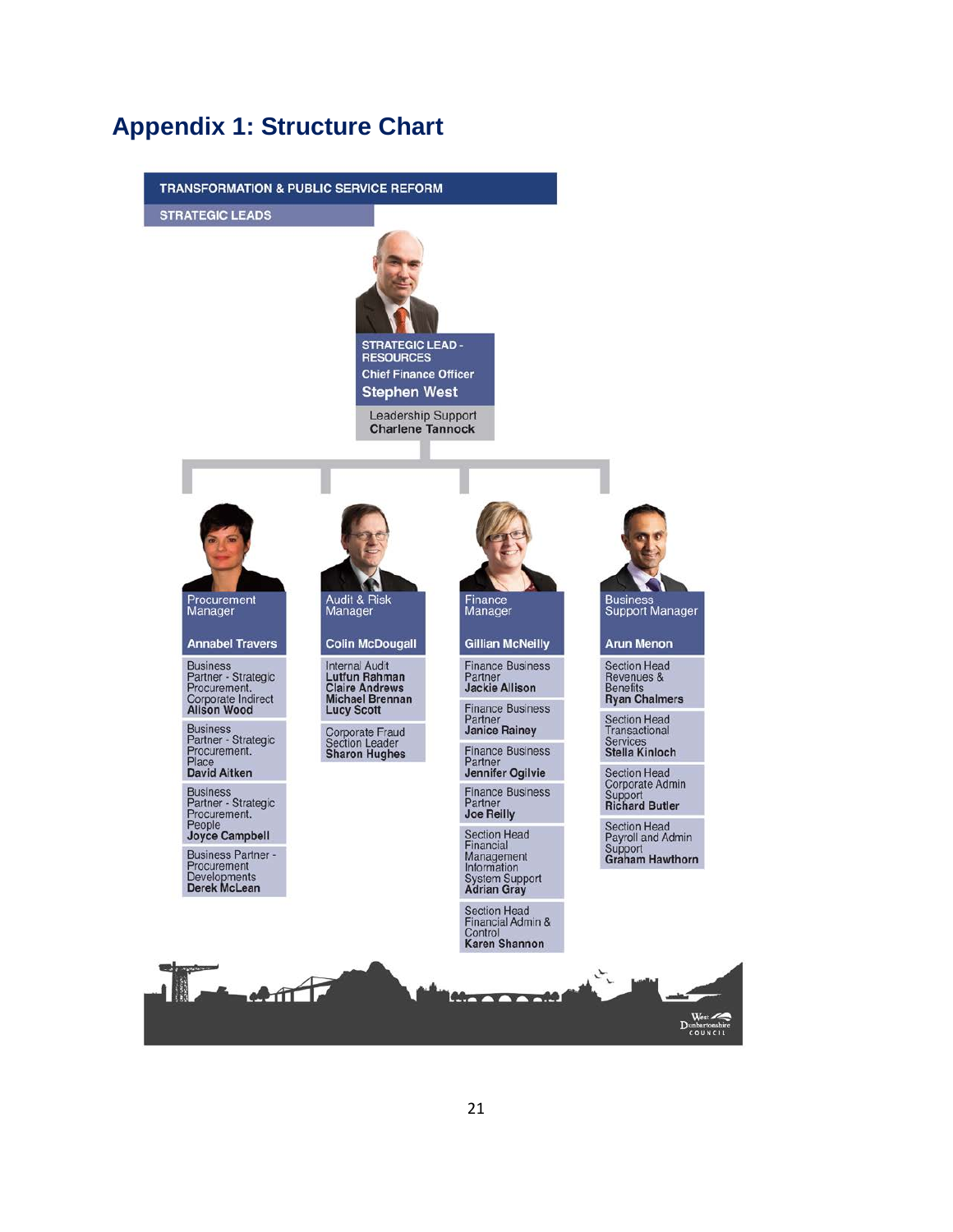# **Appendix 2: Action Plan**

| $\bullet$                                                                                                                                                                                            | A strong local economy and improved job opportunities                                                |                     |                                         |                   |                      |                        |
|------------------------------------------------------------------------------------------------------------------------------------------------------------------------------------------------------|------------------------------------------------------------------------------------------------------|---------------------|-----------------------------------------|-------------------|----------------------|------------------------|
| Ob                                                                                                                                                                                                   | A growing economy                                                                                    |                     |                                         |                   |                      |                        |
| PI                                                                                                                                                                                                   |                                                                                                      | 2017/18             | 2018/19                                 |                   | 2019/20              | <b>Assigned To</b>     |
|                                                                                                                                                                                                      |                                                                                                      | Value               | Value                                   | <b>Target</b>     | <b>Target</b>        |                        |
| % of procurement spent on local small/medium enterprises                                                                                                                                             |                                                                                                      |                     | Not available<br>until mid June<br>2019 | 11%               | 12%                  | <b>Annabel Travers</b> |
| Action                                                                                                                                                                                               |                                                                                                      |                     |                                         | <b>Start Date</b> | Due Date             | Assigned To            |
|                                                                                                                                                                                                      | Implement actions to improve procurement spent on local small and medium enterprises                 |                     |                                         | 01-Apr-2019       | 31-Mar-2020          | <b>Annabel Travers</b> |
| Ob                                                                                                                                                                                                   | Increased employment and training opportunities                                                      |                     |                                         |                   |                      |                        |
|                                                                                                                                                                                                      |                                                                                                      |                     |                                         |                   |                      |                        |
| PI                                                                                                                                                                                                   |                                                                                                      | 2017/18             | 2018/19                                 |                   | 2019/20              | <b>Assigned To</b>     |
|                                                                                                                                                                                                      |                                                                                                      | Value               | Value                                   | <b>Target</b>     | <b>Target</b>        |                        |
|                                                                                                                                                                                                      | Percentage of social benefits contracted against total contracts tendered (Above £50k)               | New for<br>20118/19 | 15%                                     | 100%              | 100%                 | <b>Annabel Travers</b> |
| $\bullet$                                                                                                                                                                                            | Supported individuals, families and carers living independently and with dignity                     |                     |                                         |                   |                      |                        |
| Ob                                                                                                                                                                                                   | More affordable and suitable housing options                                                         |                     |                                         |                   |                      |                        |
|                                                                                                                                                                                                      | 2017/18                                                                                              | 2018/19             |                                         | 2019/20           |                      |                        |
| PI                                                                                                                                                                                                   |                                                                                                      | Value               | Value                                   | <b>Target</b>     | <b>Target</b>        | <b>Assigned To</b>     |
| DP BA2a SPI - The time for processing applications for new Housing Benefits and Council Tax<br>Reduction claims from the date of receipt of the application to the day on which the claim is decided | 26.33                                                                                                | 25.79               | 26                                      | 25                | <b>Ryan Chalmers</b> |                        |
|                                                                                                                                                                                                      | DP BA2b SPI - The time for processing applications for notifications of changes of circumstances for | 3.46                | 4.99                                    | 5                 | l5                   | <b>Ryan Chalmers</b>   |
|                                                                                                                                                                                                      |                                                                                                      |                     |                                         |                   |                      |                        |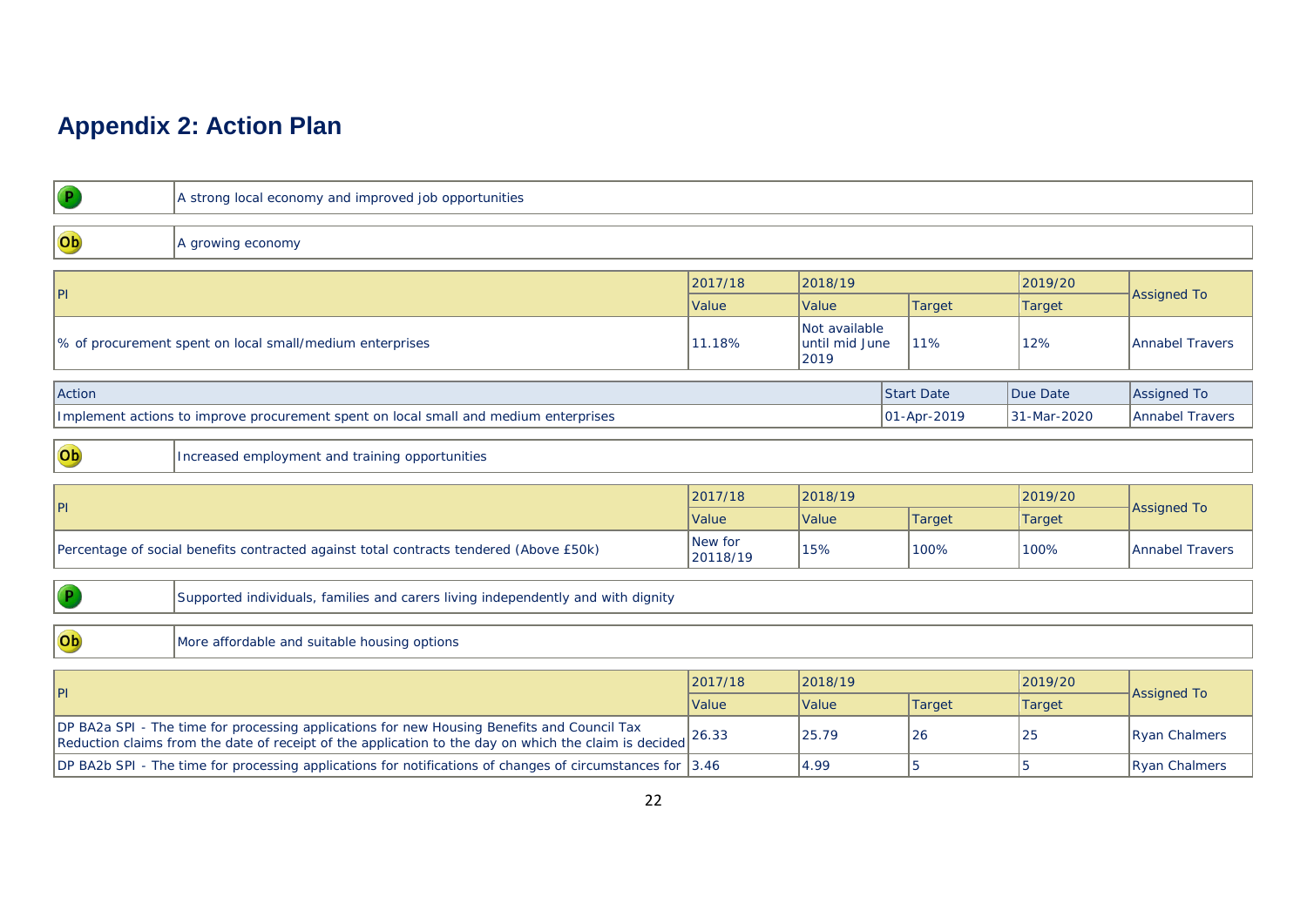|                                                                                                                 |                                                                                                                 | 2017/18     | 2018/19     |                                  | 2019/20       |                                                        |
|-----------------------------------------------------------------------------------------------------------------|-----------------------------------------------------------------------------------------------------------------|-------------|-------------|----------------------------------|---------------|--------------------------------------------------------|
| P                                                                                                               |                                                                                                                 | Value       | Value       | <b>Target</b>                    | <b>Target</b> | <b>Assigned To</b>                                     |
| on which the claim is decided                                                                                   | Housing Benefits and Council Tax Reduction from the date of receipt of the application to the day               |             |             |                                  |               |                                                        |
| Action                                                                                                          |                                                                                                                 |             |             |                                  | Due Date      | <b>Assigned To</b>                                     |
|                                                                                                                 | Manage impact of legislative changes associated with Welfare reform                                             |             |             | <b>Start Date</b><br>01-Apr-2019 | 31-Mar-2020   | <b>Ryan Chalmers</b>                                   |
|                                                                                                                 |                                                                                                                 |             |             |                                  |               |                                                        |
| $\left( \mathbf{P}\right)$                                                                                      | Meaningful engagement with active, empowered and informed citizens who feel safe and engaged                    |             |             |                                  |               |                                                        |
| o <sub>b</sub>                                                                                                  | Fully consulted and involved citizens who are able to make full use of the Community Empowerment Act            |             |             |                                  |               |                                                        |
| Action                                                                                                          |                                                                                                                 |             |             | <b>Start Date</b>                | Due Date      | <b>Assigned To</b>                                     |
|                                                                                                                 | Implement appropriate levels of service satisfaction surveys                                                    |             |             | 01-Apr-2019                      | 31-Mar-2020   | <b>Stephen West</b>                                    |
|                                                                                                                 | Review all complaints received to ensure any lessons available are learned and service improvements implemented |             |             | 01-Apr-2019                      | 31-Mar-2020   | <b>Stephen West</b>                                    |
| P                                                                                                               | Open, accountable and accessible local government                                                               |             |             |                                  |               |                                                        |
| o <sub>b</sub>                                                                                                  | Strong financial governance and sustainable budget management (Service Objective)                               |             |             |                                  |               |                                                        |
|                                                                                                                 |                                                                                                                 | 2017/18     | 2018/19     |                                  | 2019/20       |                                                        |
| P                                                                                                               |                                                                                                                 | Value       | Value       | <b>Target</b>                    | Target        | <b>Assigned To</b>                                     |
|                                                                                                                 | Amount of free reserves as a percentage of the prudential reserve target - HRA                                  | 100%        | 100%        | 100%                             | 100%          | <b>Gillian McNeilly</b>                                |
|                                                                                                                 | Amount of free reserves as a percentage of the prudential reserve target - General services                     | 105%        | 105%        | 100%                             | 100%          | <b>Gillian McNeilly</b>                                |
| Value of outstanding sundry debt as a percentage of total that is more than 90 days old from date<br>of invoice |                                                                                                                 | 53.15%      | 57.12%      | 50%                              | 55%           | <b>Ryan Chalmers</b>                                   |
| Annual Cash Savings target achieved                                                                             |                                                                                                                 | £435,565.00 | £334,728.00 | £332,000.00                      | £332,000.00   | Ann Duncan:<br>Derek McLean:<br><b>Annabel Travers</b> |
|                                                                                                                 | Rent collected as a % of total rent due                                                                         | 100.41%     | 98.61%      | 100.4%                           | 98%           | <b>Ryan Chalmers</b>                                   |
|                                                                                                                 | Percentage variance to budget projected                                                                         | $-0.06%$    | $-0.11%$    | 0%                               | 0%            | <b>Gillian McNeilly</b>                                |
|                                                                                                                 | Percentage of external returns submitted on time                                                                | 100%        | 99%         | 100%                             | 100%          | <b>Gillian McNeilly</b>                                |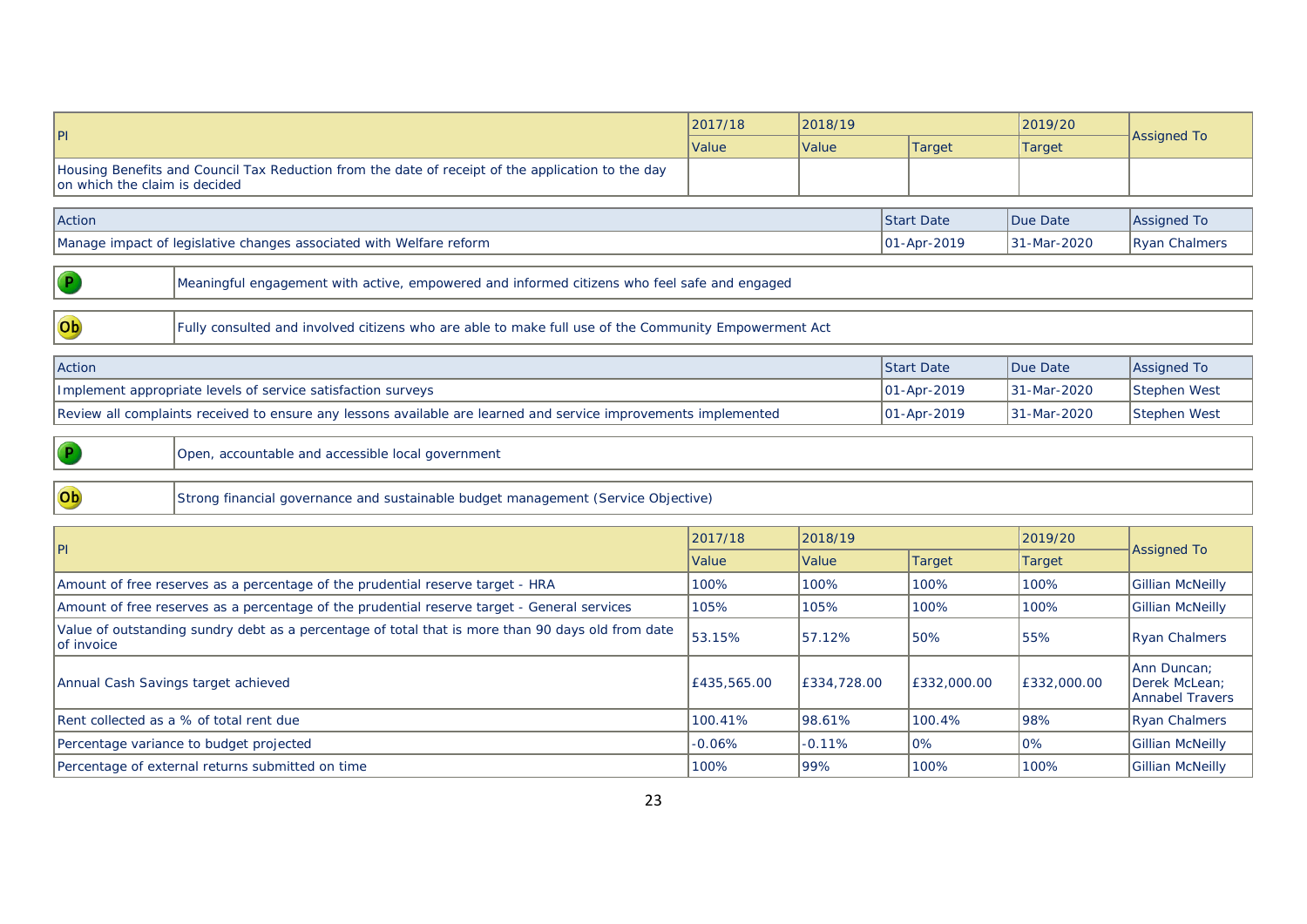|                                                                                                                 | 2017/18 | 2018/19                                 |                   | 2019/20       |                         |
|-----------------------------------------------------------------------------------------------------------------|---------|-----------------------------------------|-------------------|---------------|-------------------------|
| P                                                                                                               | Value   | Value                                   | <b>Target</b>     | <b>Target</b> | <b>Assigned To</b>      |
| Percentage of Audit Plan completed                                                                              | 57%     | 88%                                     | 95%               | 100%          | Colin McDougall         |
| Percentage of corporate fraud savings target achieved                                                           | 167%    | 294%                                    | 100%              | 100%          | Colin McDougall         |
| Percentage of P2P savings target achieved                                                                       | 100%    | 87.2%                                   | 100%              | 100%          | <b>Annabel Travers</b>  |
| Percentage of spend on contract                                                                                 | 72%     | 77.2%                                   | 75%               | 90%           | <b>Annabel Travers</b>  |
| Support services as a % of total gross expenditure                                                              | 4.37%   | Not available<br>until mid June<br>2019 | 3.5%              | 4%            | Jackie Allison          |
| Cost of collecting council tax per dwelling £                                                                   | £8.17   | £5.46                                   | £8.00             | £5.00         | <b>Ryan Chalmers</b>    |
| Current tenants' arrears as a percentage of total rent due %                                                    | 11.57%  | 11.61%                                  | 10.5%             | 11%           | <b>Ryan Chalmers</b>    |
| Gross rent arrears (all tenants) as at 31 March each year as a percentage of rent due for the<br>reporting year | 8.83%   | 9.49%                                   | 8.4%              | 9%            | <b>Ryan Chalmers</b>    |
| Action                                                                                                          |         |                                         | <b>Start Date</b> | Due Date      | <b>Assigned To</b>      |
| Review and update long term finance strategy                                                                    |         |                                         |                   | 31-Mar-2020   | Stephen West            |
| Provide timely and accurate budgetary control reporting for Council and associated bodies                       |         |                                         | 01-Apr-2019       | 31-Mar-2020   | <b>Gillian McNeilly</b> |
| Report agreed savings options and management adjustments through the budgetary control process                  |         |                                         | 01-Apr-2019       | 31-Mar-2020   | <b>Gillian McNeilly</b> |
| Provide timely and accurate financial statements for the Council and associated bodies                          |         |                                         | 01-Apr-2019       | 31-Mar-2020   | <b>Gillian McNeilly</b> |
| Deliver Internal Audit and Corporate Fraud Plan for 2019/20                                                     |         |                                         | 01-Apr-2019       | 31-Mar-2020   | Colin McDougall         |
| Continue to improve and deliver the Assurance Statement to support the Annual Governance Statement              |         |                                         | 01-Apr-2019       | 30-Jun-2019   | Colin McDougall         |
| Submit draft Annual Governance Statement to the Audit Committee                                                 |         |                                         | 01-Apr-2019       | 30-Jun-2019   | Colin McDougall         |
| Ensure continuing Council compliance with the Code of Good Governance                                           |         |                                         |                   | 30-Jun-2019   | Colin McDougall         |
| Review ways of decreasing corporate debt                                                                        |         |                                         |                   | 31-Mar-2020   | <b>Ryan Chalmers</b>    |
| Continue to review ways to improve rent collection                                                              |         |                                         |                   | 31-Mar-2020   | <b>Ryan Chalmers</b>    |
| Implement service improvements as part of the billing and payment review                                        |         |                                         |                   | 31-Mar-2020   | Stella Kinloch          |
| Implement actions to improve spend on contract                                                                  |         |                                         | 01-Apr-2019       | 31-Mar-2020   | <b>Annabel Travers</b>  |
| Update the Council's Financial Regulations to reflect key changes in legislation, policy and procedures         |         |                                         | 01-Apr-2019       | 31-Mar-2020   | <b>Annabel Travers</b>  |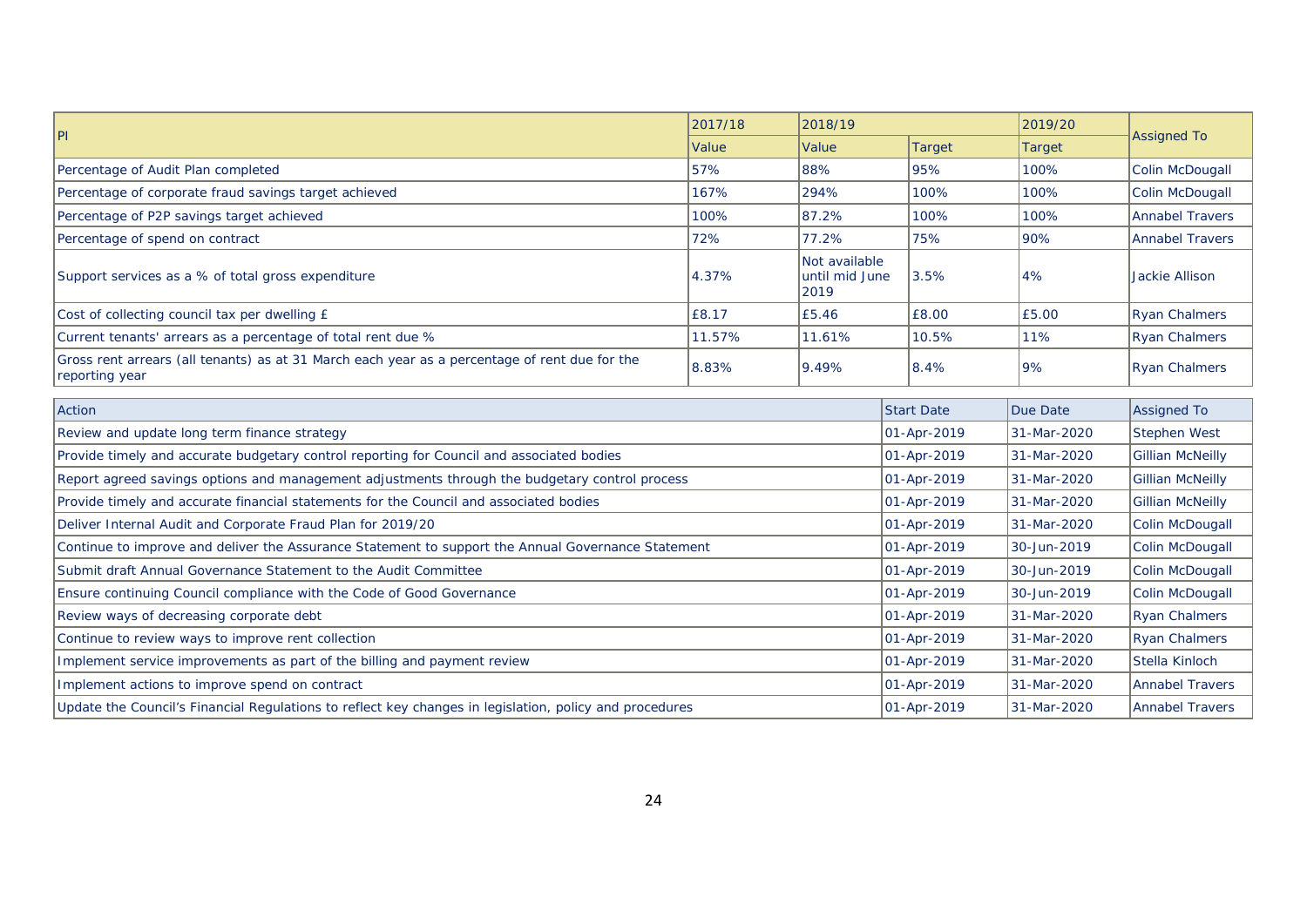| P                                                                                                                                                               | Efficient and effective frontline services that improve the everyday lives of residents         |         |                 |                   |               |                                    |
|-----------------------------------------------------------------------------------------------------------------------------------------------------------------|-------------------------------------------------------------------------------------------------|---------|-----------------|-------------------|---------------|------------------------------------|
|                                                                                                                                                                 |                                                                                                 |         |                 |                   |               |                                    |
| $\overline{\text{Ob}}$                                                                                                                                          | A committed and skilled workforce                                                               |         |                 |                   |               |                                    |
| Action                                                                                                                                                          |                                                                                                 |         |                 | <b>Start Date</b> | Due Date      | Assigned To                        |
|                                                                                                                                                                 |                                                                                                 |         |                 |                   |               |                                    |
|                                                                                                                                                                 | Continue to review and adapt financial guidance and training in line with service needs         |         |                 | 01-Apr-2019       | 31-Mar-2020   | <b>Gillian McNeilly</b>            |
| $\overline{\text{Ob}}$                                                                                                                                          | A continuously improving Council delivering best value                                          |         |                 |                   |               |                                    |
|                                                                                                                                                                 |                                                                                                 | 2017/18 | 2018/19         |                   | 2019/20       |                                    |
| P                                                                                                                                                               |                                                                                                 | Value   | Value           | <b>Target</b>     | <b>Target</b> | <b>Assigned To</b>                 |
| New for<br>5.3%<br>Percentage of C&SM scorecards submitted against the total number due<br>2018/19                                                              |                                                                                                 |         |                 | 100%              | 100%          | <b>Annabel Travers</b>             |
|                                                                                                                                                                 | Number of customer feedback processes undertaken and evaluated                                  |         | 10 <sup>1</sup> | 10 <sup>°</sup>   | 3             | <b>Stephen West</b>                |
|                                                                                                                                                                 | Percentage of income due from council tax received by the end of the year %                     | 95.41%  | 95.55%          | 95.5%             | 95.6%         | <b>Ryan Chalmers</b>               |
|                                                                                                                                                                 | Number of invoices paid within 30 calendar days of receipt as a percentage of all invoices paid | 95.27%  | 98.28%          | 95%               | 96%           | Elaine Chisholm;<br>Stella Kinloch |
| Action                                                                                                                                                          |                                                                                                 |         |                 | <b>Start Date</b> | Due Date      | <b>Assigned To</b>                 |
|                                                                                                                                                                 | Review Finance service structure in line with agreed management adjustments                     |         |                 | 01-Apr-2019       | 30-Sep-2019   | <b>Gillian McNeilly</b>            |
|                                                                                                                                                                 | Review Procurement service structure in line with agreed management adjustments                 |         |                 | 01-Apr-2019       | 31-Mar-2020   | <b>Annabel Travers</b>             |
|                                                                                                                                                                 | Review Business Support service structure in line with agreed management adjustments            |         |                 | 01-Apr-2019       | 31-Mar-2020   | <b>Arun Menon</b>                  |
|                                                                                                                                                                 |                                                                                                 |         |                 |                   |               |                                    |
| Review Audit & Fraud service structure in line with agreed management adjustments                                                                               |                                                                                                 |         |                 | 01-Apr-2019       | 31-Mar-2020   | Colin McDougall                    |
| Review Accounts Payable Service and supporting improvements within Agresso                                                                                      |                                                                                                 |         |                 | 01-Apr-2019       | 31-Mar-2020   | Stella Kinloch                     |
| Continue the development of Agresso reporting functionality to maximise automation for annual National Returns (e.g. LFR /<br>WGA/ POBE / Financial Statements) |                                                                                                 |         |                 | 01-Apr-2019       | 31-Mar-2020   | <b>Gillian McNeilly</b>            |
| Develop Finance leadership, governance and controls across the Council                                                                                          |                                                                                                 |         |                 | 01-Apr-2019       | 31-Mar-2020   | <b>Gillian McNeilly</b>            |
|                                                                                                                                                                 | Develop procurement leadership, governance and controls across the Council                      |         |                 |                   | 31-Mar-2020   | <b>Annabel Travers</b>             |
| Implement action plan arising from the Procurement and Commercial Improvement Programme assessment                                                              |                                                                                                 |         |                 | 01-Apr-2019       | 31-Mar-2020   | <b>Annabel Travers</b>             |

Use benchmarking data to evaluate service delivery and performance within Finance Services and the services and performance within Finance Services and the service of  $\frac{1}{31}$ -Mar-2020  $\frac{1}{31}$ -Mar-2020  $\frac{1}{31}$ -Mar-

Use benchmarking data to evaluate service delivery and performance within Business Support 01-Apr-2019 31-Mar-2020 Arun Menon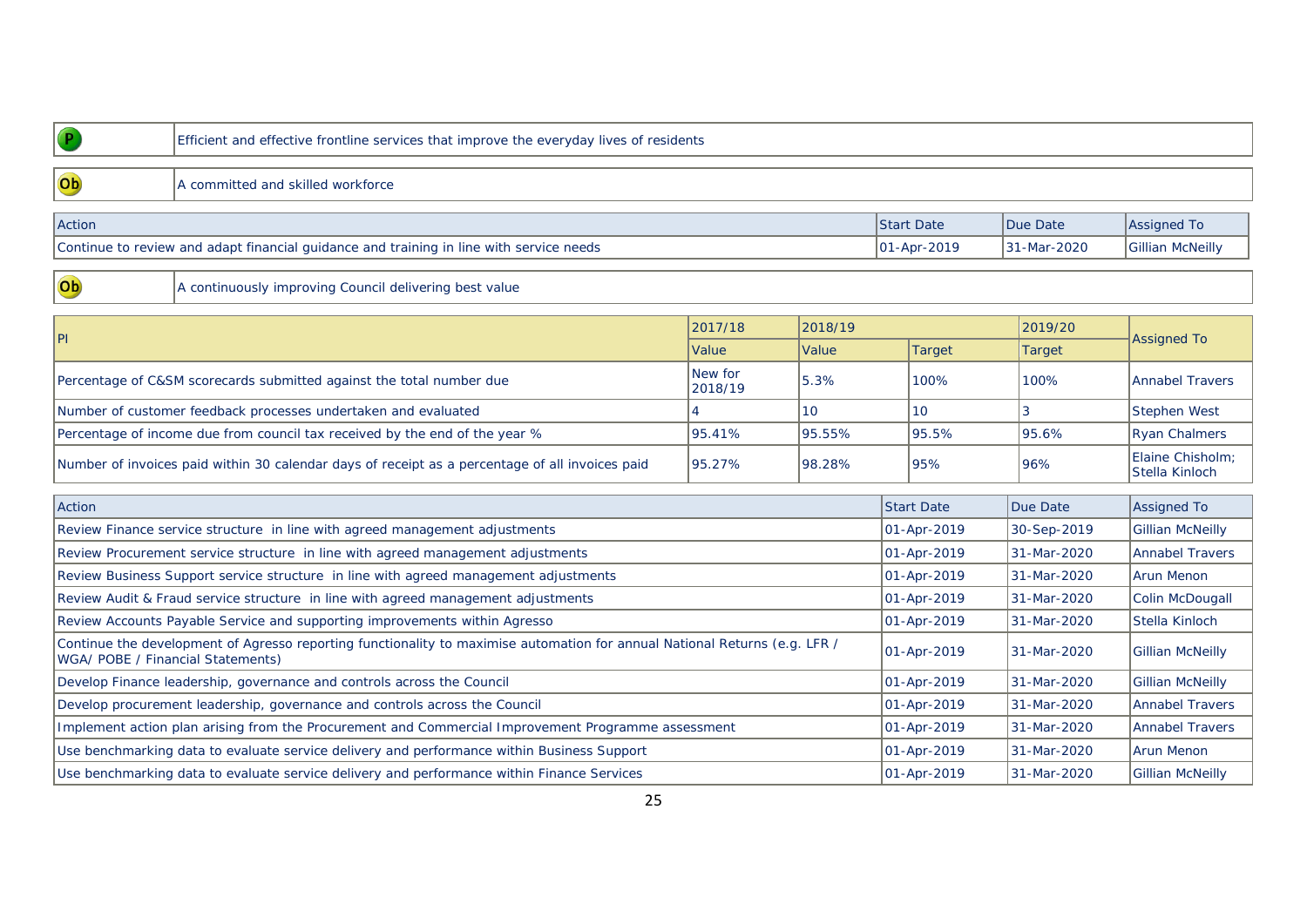| <b>Action</b>                                                                                        | <b>Start Date</b>   | Due Date     | Assigned To            |
|------------------------------------------------------------------------------------------------------|---------------------|--------------|------------------------|
| Use benchmarking data to evaluate service delivery and performance within Corporate Procurement Unit | $ 01 - Apr - 2019 $ | 131-Mar-2020 | <b>Annabel Travers</b> |
| Use benchmarking data to evaluate service delivery and performance within Internal Audit & Fraud     | $ 01 - Apr - 2019 $ | 131-Mar-2020 | Colin McDougall        |
| Review and increase speed of procurement processes                                                   | $ 01 - Apr - 2019 $ | 31-Mar-2020  | Annabel Travers        |
| Complete a range of commodity strategies                                                             | $ 01 - Apr - 2019 $ | 131-Mar-2020 | <b>Annabel Travers</b> |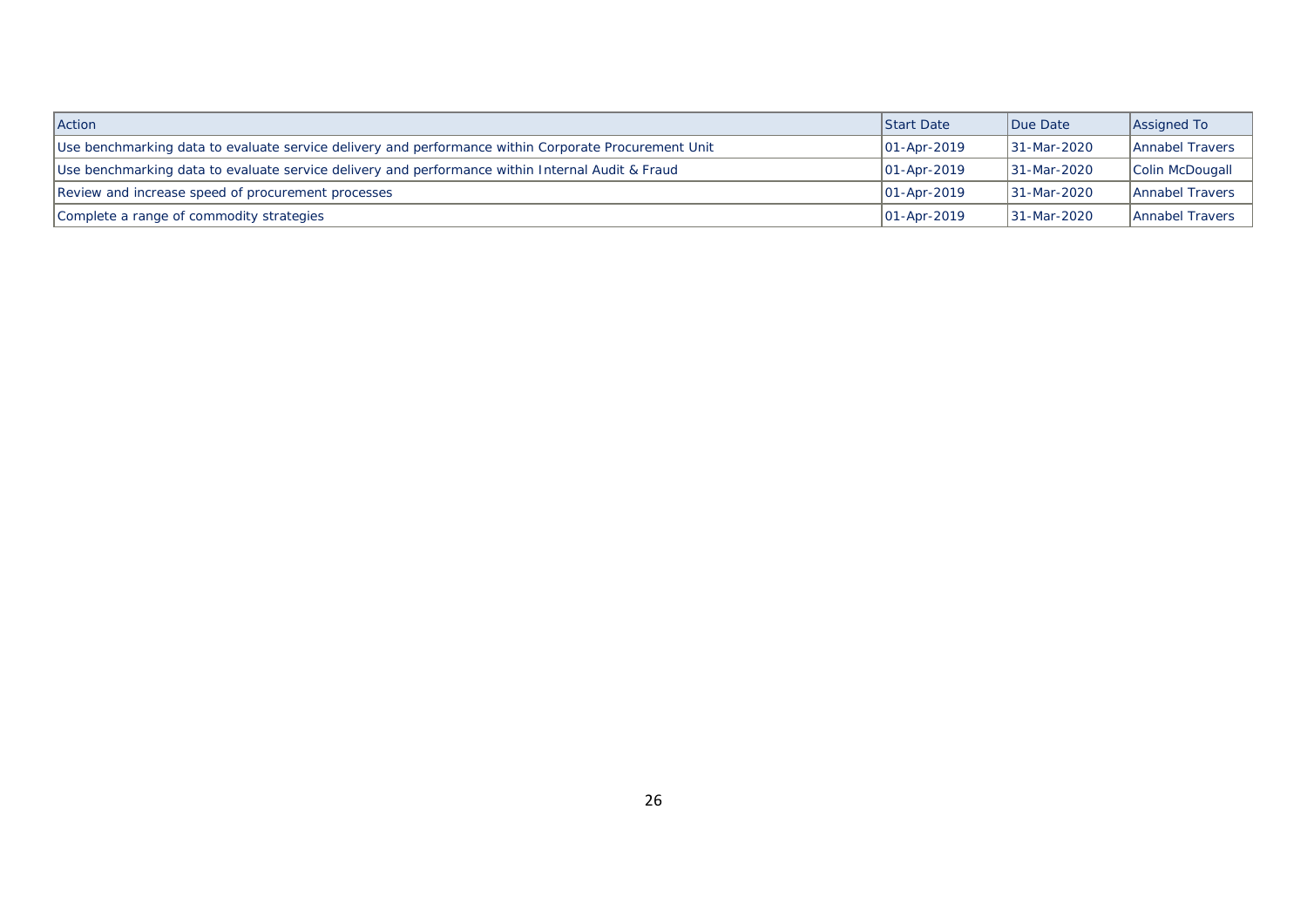## **Appendix 3: Quality Standards**

West Dunbartonshire Council has a Good Governance Code based on guidance from CIPFA (Chartered Institute of Public Finance & Accountancy). It sets out a range of principles which the Council should adhere to, and details the behaviours and actions which demonstrate good governance in practice. The Council's compliance with this Code is reviewed each year and a supporting action plan is developed to improve compliance.

As part of the Good Governance Code, we must consider our approach to quality standards. Quality standards help to define what service users can expect to receive, and remind both the organisation and our employees of the challenges and obligations they face in delivering best value services.

The quality standards for Resources are set out below. They will be monitored and managed regularly by the management team and reported annually to the relevant service committee, together with this delivery plan.

| <b>Service</b> | <b>Quality Standards</b>                                                                                                                      | How are they measured?                                                                                                        |
|----------------|-----------------------------------------------------------------------------------------------------------------------------------------------|-------------------------------------------------------------------------------------------------------------------------------|
| <b>CPU</b>     | We will procure in line with the EU Directives<br>and Scottish Government procurement<br>legislation                                          | New QS - Percentage of contracts<br>that are facilitated by CPU that are<br>delivered by the planned due date.                |
|                | We will procure in line with the sustainable<br>procurement duty for regulated procurements                                                   | RES/19-20/029 Implement actions to<br>improve procurement spend on local<br>small and medium enterprises;                     |
|                |                                                                                                                                               | RES/PRO/099 Percentage of social<br>benefits contracted against contracts<br>awarded                                          |
|                | We will procure in line with the community<br>benefits requirements for regulated<br>procurements                                             | RES/PRO/099 Percentage of social<br>benefits contracted against contracts<br>awarded                                          |
| <b>Audit</b>   | We will issue draft audit reports within 21<br>calendar days of fieldwork completion                                                          | RES/IAF/006 Percentage of draft<br>audit reports issued within 21 days of<br>fieldwork completion                             |
|                | We will issue final audit reports within 14<br>calendar days of agreement of action plan                                                      | RES/IAF/007 Percentage of final<br>audit reports issued within 14 days of<br>agreement of action plan                         |
|                | We will seek feedback on the audit experience<br>within 7 calendar days of issue of final audit<br>report and use this to improve our service | RES/IAF/011 Percentage of audit<br>feedback questionnaires issued<br>within 7 calendar days of issue of<br>final audit report |
|                | We will comply with the Public Sector Audit<br><b>Standards</b>                                                                               | RES/IAF/008 Level of full compliance<br>with the Public Sector Internal Audit<br><b>Standards</b>                             |
| Finance        | We will meet all corporate budgetary control<br>reports deadlines                                                                             | RES/FIN/097 Percentage of<br>budgetary control reports completed<br>by due dates                                              |
|                | We will sign off all reconciliations by the end of                                                                                            | RES/FIN/096 Percentage of                                                                                                     |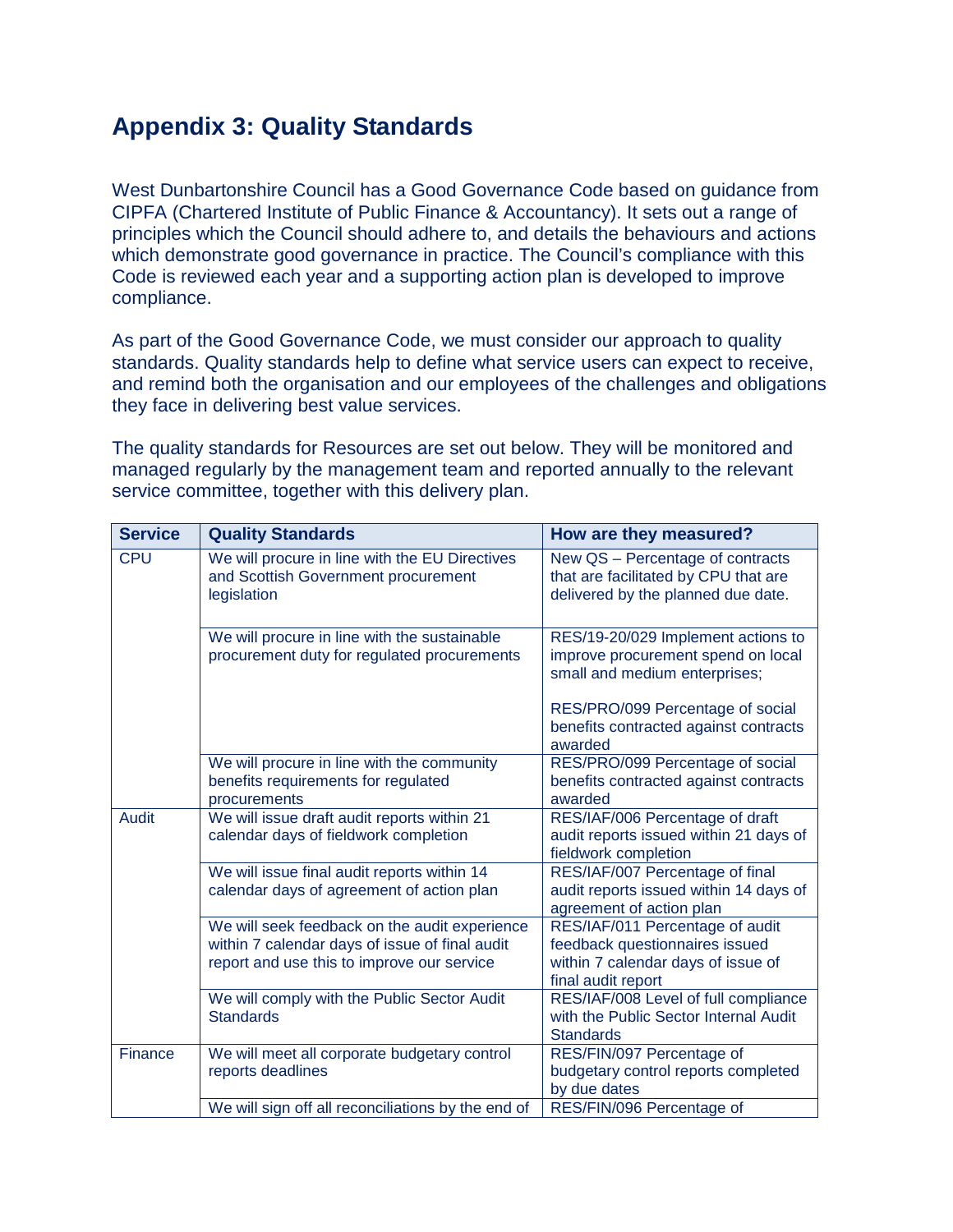| <b>Service</b>                    | <b>Quality Standards</b>                                                                                                                                                                                 | How are they measured?                                                                                                        |
|-----------------------------------|----------------------------------------------------------------------------------------------------------------------------------------------------------------------------------------------------------|-------------------------------------------------------------------------------------------------------------------------------|
|                                   | the following period                                                                                                                                                                                     | reconciliations signed off by the end<br>of the following period                                                              |
|                                   | We will have no errors within the VAT returns<br>submitted to HMRC                                                                                                                                       | RES/FIN/090 Number of errors within<br>VAT returns submitted to HMRC                                                          |
|                                   | We will deal with new insurance claims within<br>5 working days (including acknowledge<br>claimant, send to claims handling company,<br>update system, and forward to service for<br>report if required) | RES/FIN/094 Percentage of new<br>insurance claims dealt with within 5<br>working days                                         |
|                                   | We will issue a weekly treasury summary<br>within 5 working days of week end                                                                                                                             | RES/FIN/092 Percentage of weekly<br>cash summaries issued within 5<br>working days of week end                                |
| <b>Business</b><br><b>Support</b> | We will process new claims for Housing<br>Benefit and Council Tax reduction within 25<br>days of receipt                                                                                                 | CS/FI/LPI001 Time for processing<br>new claims for Housing Benefit and<br><b>Council Tax reduction</b>                        |
|                                   | We will process change in circumstances<br>notifications for Housing Benefit and Council<br>Tax reductions within 5 days of receipt                                                                      | CS/FI/LPI002 Time for processing<br>change in circumstances notifications<br>for Housing Benefit and Council Tax<br>reduction |
|                                   | We will aim to pay all of creditor invoices within<br>30 calendar days of receipt but as a minimum<br>we will pay 96% within 30 days                                                                     | <b>SCORP08 Number of Invoices Paid</b><br>within 30 Calendar Days of Receipt<br>as a percentage of all Invoices Paid          |
|                                   | We will seek to minimise officer error on new<br>Housing Benefit applications - target error rate<br>less than 0.048%                                                                                    | New QS - % officer error on new<br><b>Housing Benefit applications</b>                                                        |
|                                   | We will seek to minimise officer error on<br>Housing Benefit change of circumstances-<br>target error rate less than 0.048%                                                                              | New QS - % officer error on Housing<br>Benefit change of circumstances                                                        |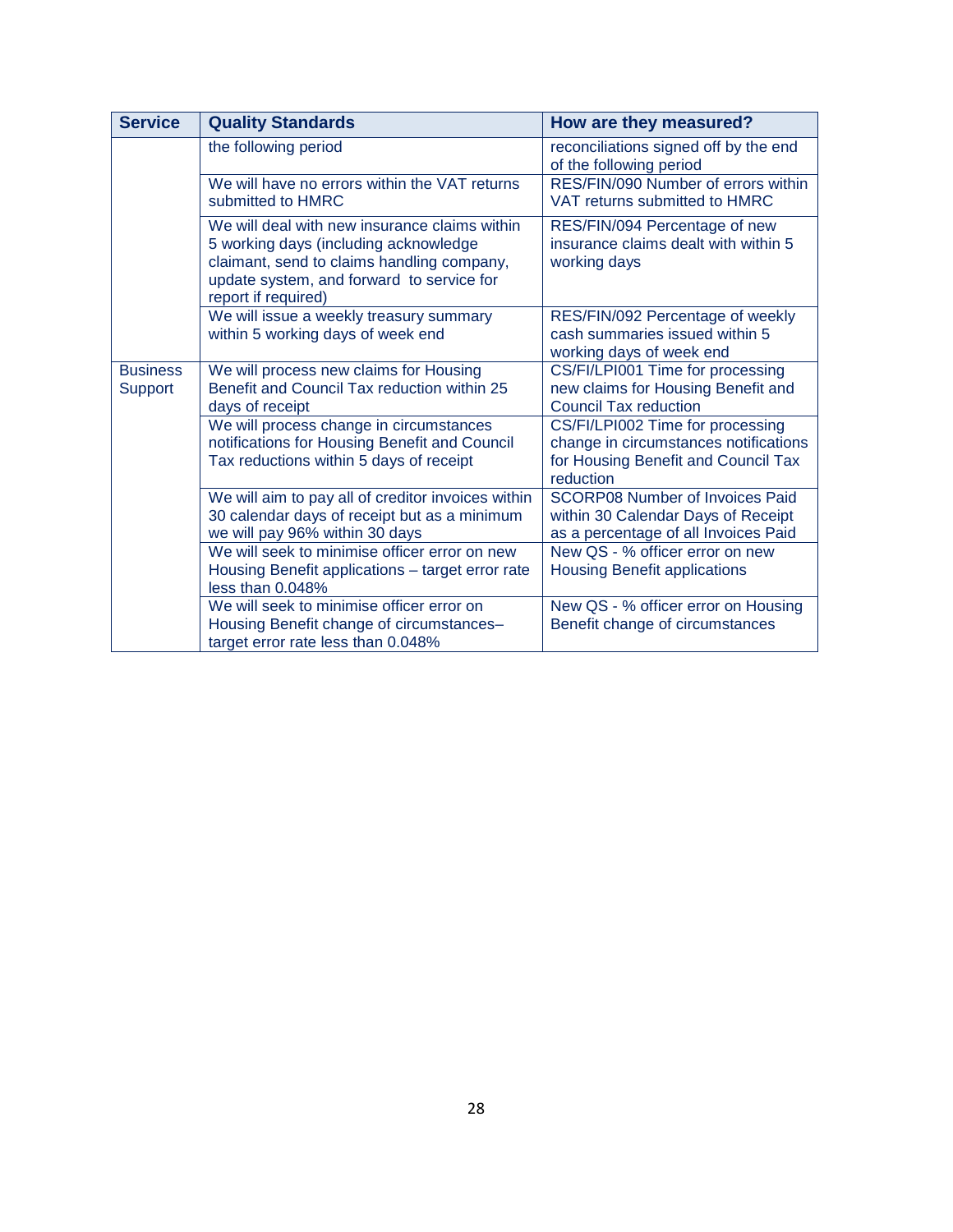## **Appendix 4: Resources**

## **Financial**

The 2019/20 net revenue budget for Resources is £6.303m. A breakdown by service area is given below. We will make the best use of the resources available to deliver on key priority areas and secure external/match funding where this is possible.

| <b>Service Area</b>      | <b>Gross Expenditure</b><br>2019/20 (£) | <b>Gross Income</b><br>2019/20 (£) | <b>Net Expenditure</b><br>2019/20 (£) |
|--------------------------|-----------------------------------------|------------------------------------|---------------------------------------|
| Finance                  | 1.594m                                  | 0.195m                             | 1.399m                                |
| <b>CPU</b>               | 1.066m                                  | 0.451m                             | 0.615m                                |
| <b>Audit &amp; Fraud</b> | 0.442m                                  | 0.235m                             | 0.207m                                |
| <b>Business Support</b>  | 53.071m                                 | 51.403m                            | 1.668m                                |
| <b>CAS</b>               | 2.414m                                  |                                    | 2.414m                                |
| <b>Total</b>             | 58.587m                                 | 52.284m                            | 6.303m                                |

## **Employees**

## *Absence in 2018/19*

The monthly absence statistics for Resources are shown below with the Council average for the same periods in 2018/19 shown for comparison:

|                                               | Apr  | <b>May</b>                                          | <b>Jun</b>                  | Jul | Aug | <b>Sep</b>           | Oct | <b>Nov</b> | <b>Dec</b> | <b>Jan</b> | <b>Feb</b>                                | <b>Mar</b> |
|-----------------------------------------------|------|-----------------------------------------------------|-----------------------------|-----|-----|----------------------|-----|------------|------------|------------|-------------------------------------------|------------|
| <b>Resources</b>                              | 0.54 | $\vert 0.47 \vert 0.61 \vert 0.70 \vert 0.65 \vert$ |                             |     |     | $0.86$   1.11   1.02 |     |            | 1.07       | 1.09       | 1.09                                      | 1.05       |
| <b>COUNCIL</b><br><b>WIDE</b><br><b>TOTAL</b> | 0.83 |                                                     | $0.92$   0.84   0.69   0.80 |     |     | 0.93                 |     |            |            |            | $1.00$   1.20   1.23   1.18   1.10   1.07 |            |

## *Employee Numbers*

The headcount and full time equivalent staff in each service area (as of 1 April 2019) is as follows:

|                          | <b>Headcount</b> | <b>Full Time Equivalent</b> |
|--------------------------|------------------|-----------------------------|
| <b>Audit &amp; Fraud</b> |                  | 9.41                        |
| <b>Business Support</b>  | 221              | 187.93                      |
| Finance                  | 48               | 41.53                       |
| <b>CPU</b>               | 23               | 21.57                       |
| <b>Resources Total</b>   | 303              | 260.45                      |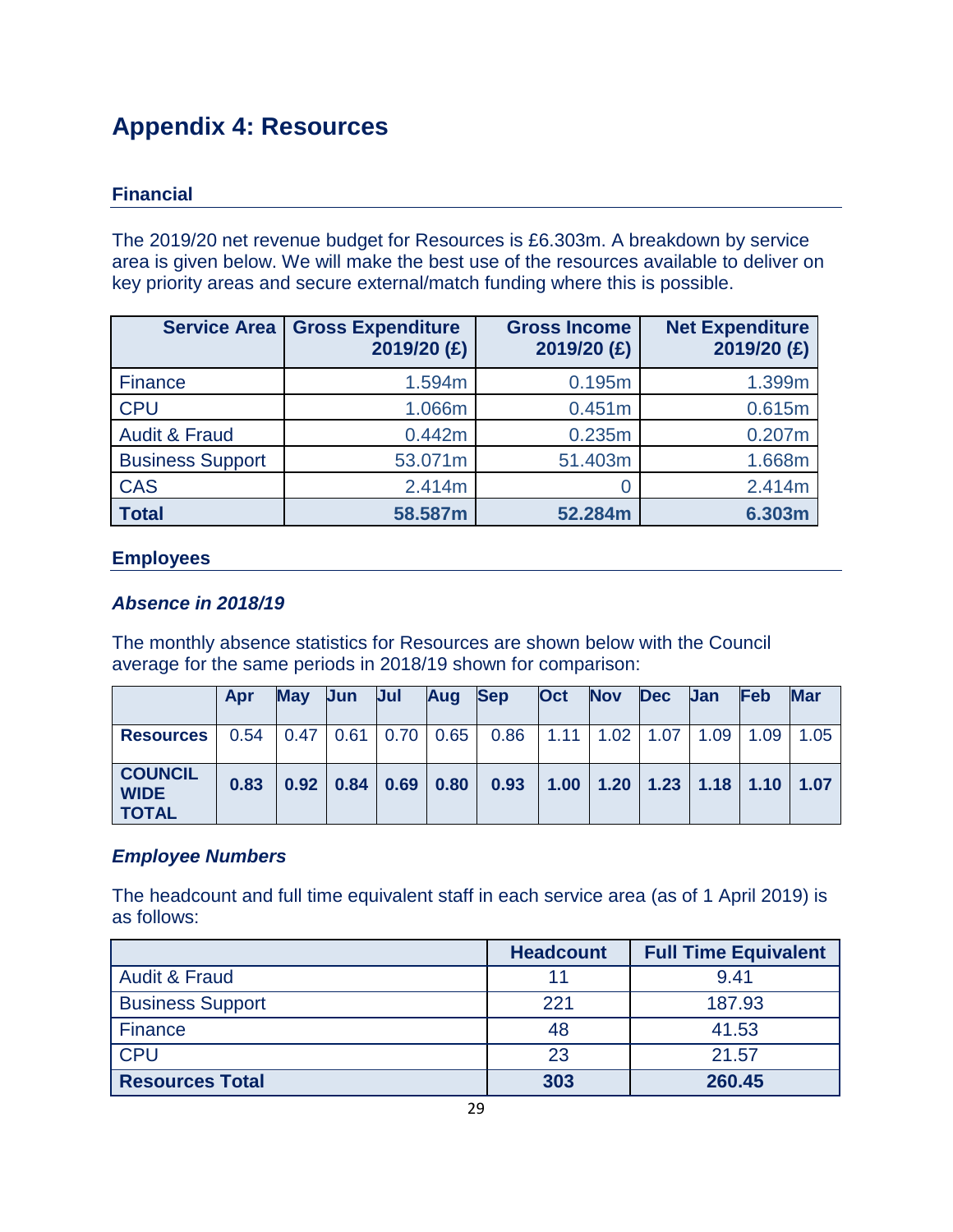## *Annual Workforce Plan*

Workforce planning is integrated within the strategic planning process, highlighting the key workforce related activities for the year and reflecting the longer term strategic aims of the services. Each Strategic Lead is responsible for the annual review of requirements for their respective service areas to ensure that any key actions are identified at an early stage. The workforce plan is set out below:

| 1. Addressing the gap between current workforce supply and predicted future demand |                                                                                |                    |                               |                 |                                        |  |  |  |  |
|------------------------------------------------------------------------------------|--------------------------------------------------------------------------------|--------------------|-------------------------------|-----------------|----------------------------------------|--|--|--|--|
| <b>Strategy</b>                                                                    | Planned service review to address gap taking cognisance of opportunities to    |                    |                               |                 |                                        |  |  |  |  |
|                                                                                    | realise savings through voluntary turnover                                     |                    |                               |                 |                                        |  |  |  |  |
| <b>Expected</b>                                                                    | Gap is addressed, whilst:                                                      |                    |                               |                 |                                        |  |  |  |  |
| <b>Outcome</b>                                                                     | Protecting critical roles (and avoiding associated turnover)                   |                    |                               |                 |                                        |  |  |  |  |
|                                                                                    | Ensuring service priorities are met<br>$\bullet$                               |                    |                               |                 |                                        |  |  |  |  |
|                                                                                    | Avoiding or minimising risk of voluntary or compulsory redundancy<br>$\bullet$ |                    |                               |                 |                                        |  |  |  |  |
| <b>Actions</b>                                                                     |                                                                                | Person(s)          | <b>Resources</b>              | <b>Complete</b> | <b>Measurement</b>                     |  |  |  |  |
|                                                                                    |                                                                                | <b>Responsible</b> | <b>Needed</b>                 | <b>By</b>       | of outcome                             |  |  |  |  |
| Review current structures and                                                      |                                                                                | <b>S</b> West      | Workforce                     | 2019/20         | Achievement                            |  |  |  |  |
| scope alternatives to resource                                                     |                                                                                |                    |                               |                 | <b>of</b>                              |  |  |  |  |
| future demand while achieving                                                      |                                                                                |                    |                               |                 | management                             |  |  |  |  |
| agreed management adjustments                                                      |                                                                                |                    |                               |                 | adjustments for<br>19/20               |  |  |  |  |
| Continue to review the structure                                                   |                                                                                | A Travers          | Workforce                     | Ongoing         | <b>PIs detailed</b>                    |  |  |  |  |
| of the procurement team to                                                         |                                                                                |                    |                               |                 | and monitored                          |  |  |  |  |
| ensure service priorities are                                                      |                                                                                |                    |                               |                 | through                                |  |  |  |  |
| achieved.                                                                          |                                                                                |                    |                               |                 | Pentana.                               |  |  |  |  |
| Continue the programme of peer                                                     |                                                                                | <b>A Travers</b>   | Workforce                     | Ongoing         | % team                                 |  |  |  |  |
| mentoring and on the job training                                                  |                                                                                |                    |                               |                 | attended                               |  |  |  |  |
| within procurement team                                                            |                                                                                |                    |                               |                 | leadership                             |  |  |  |  |
|                                                                                    |                                                                                |                    |                               |                 | training.                              |  |  |  |  |
| <b>Build on the Central Admin</b>                                                  |                                                                                | A Menon            | Workforce                     | Ongoing         | Achievement                            |  |  |  |  |
| Support model and streamline                                                       |                                                                                |                    |                               |                 | of savings,                            |  |  |  |  |
| business processes where                                                           |                                                                                |                    |                               |                 | Streamlined,                           |  |  |  |  |
| feasible - this includes what and                                                  |                                                                                |                    |                               |                 | more efficient                         |  |  |  |  |
| how systems are used; how                                                          |                                                                                |                    |                               |                 | processes                              |  |  |  |  |
| many locations CAS is                                                              |                                                                                |                    |                               |                 |                                        |  |  |  |  |
| provisioned from and regular                                                       |                                                                                |                    |                               |                 |                                        |  |  |  |  |
| interaction with the service areas                                                 |                                                                                |                    |                               |                 |                                        |  |  |  |  |
| to measure progress<br>Continue to review the FIMS and                             |                                                                                |                    |                               |                 |                                        |  |  |  |  |
| capital roles especially around                                                    |                                                                                | <b>G McNeilly</b>  | <b>Funding to</b><br>resource | Ongoing         | <b>Identified key</b><br>knowledge has |  |  |  |  |
| the development and                                                                |                                                                                |                    | future                        |                 | been                                   |  |  |  |  |
|                                                                                    | maintenance of Agresso and year                                                |                    | development                   |                 | transferred to                         |  |  |  |  |
| end capital and asset accounting                                                   |                                                                                |                    |                               |                 | other staff                            |  |  |  |  |
| to avoid single person                                                             |                                                                                |                    |                               |                 | members                                |  |  |  |  |
| dependency                                                                         |                                                                                |                    |                               |                 | through                                |  |  |  |  |
|                                                                                    |                                                                                |                    |                               |                 | learning                               |  |  |  |  |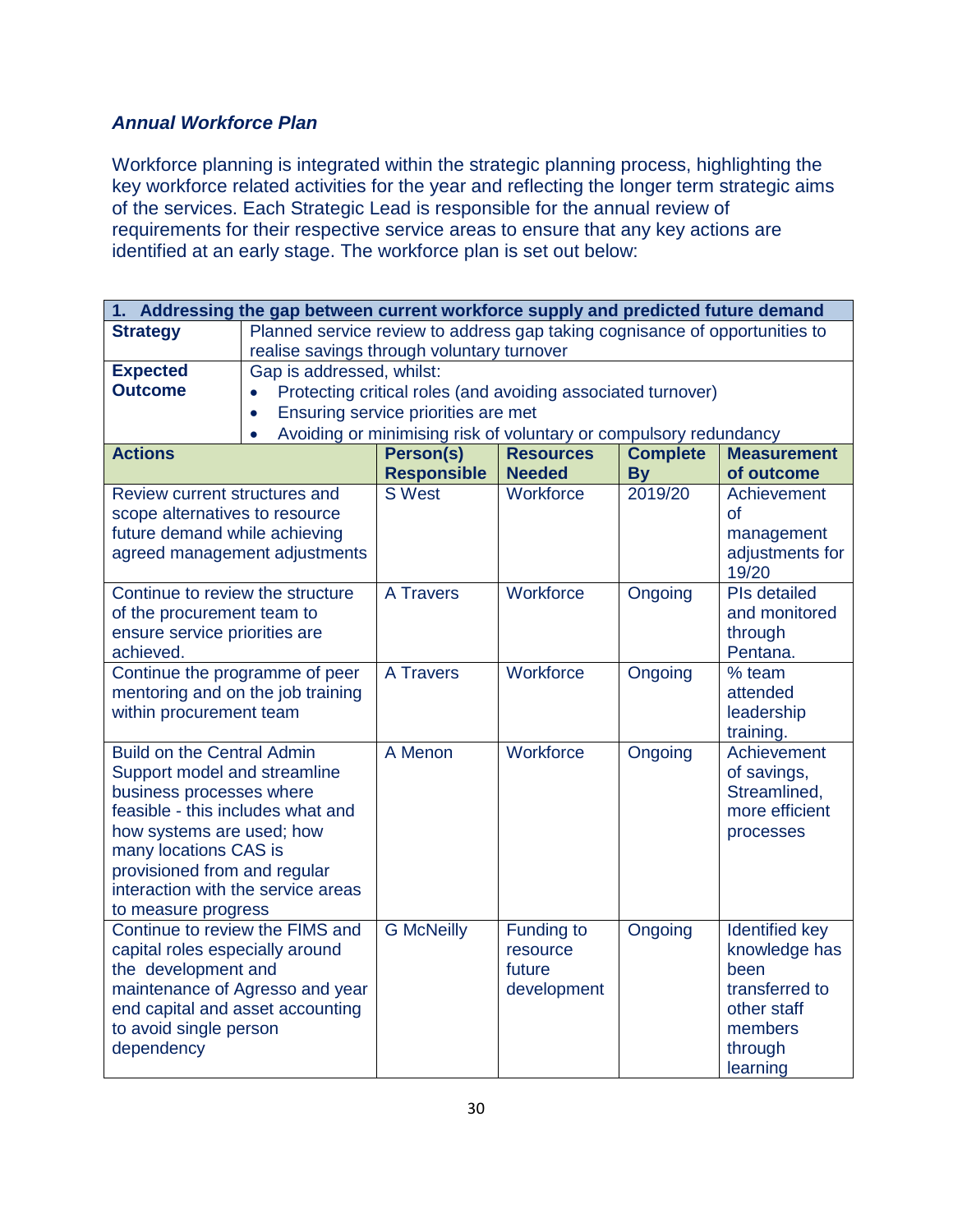|                                                                                                                                                                            |                                                                                                                                 |                                                                             |                      |                  | sessions and                                                                                                                                                                       |  |  |  |
|----------------------------------------------------------------------------------------------------------------------------------------------------------------------------|---------------------------------------------------------------------------------------------------------------------------------|-----------------------------------------------------------------------------|----------------------|------------------|------------------------------------------------------------------------------------------------------------------------------------------------------------------------------------|--|--|--|
|                                                                                                                                                                            |                                                                                                                                 |                                                                             |                      |                  | detailed                                                                                                                                                                           |  |  |  |
|                                                                                                                                                                            |                                                                                                                                 |                                                                             |                      |                  | guidance notes                                                                                                                                                                     |  |  |  |
|                                                                                                                                                                            | 2. Addressing the gap between current and required additional workforce capabilities                                            |                                                                             |                      |                  |                                                                                                                                                                                    |  |  |  |
| <b>Strategy</b>                                                                                                                                                            | Development and implementation of associated training plans to enable<br>capabilities to be developed within existing workforce |                                                                             |                      |                  |                                                                                                                                                                                    |  |  |  |
| <b>Expected</b>                                                                                                                                                            | Gap is addressed, whilst:                                                                                                       |                                                                             |                      |                  |                                                                                                                                                                                    |  |  |  |
| <b>Outcome</b>                                                                                                                                                             | Ensuring value for money in terms of training solutions                                                                         |                                                                             |                      |                  |                                                                                                                                                                                    |  |  |  |
|                                                                                                                                                                            | Minimising requirement to recruit for new capabilities (and thereby<br>$\bullet$                                                |                                                                             |                      |                  |                                                                                                                                                                                    |  |  |  |
|                                                                                                                                                                            | avoiding or minimising risk of voluntary or compulsory redundancy)                                                              |                                                                             |                      |                  |                                                                                                                                                                                    |  |  |  |
|                                                                                                                                                                            |                                                                                                                                 | Ensuring service priorities are met as a result of application of those new |                      |                  |                                                                                                                                                                                    |  |  |  |
|                                                                                                                                                                            | capabilities                                                                                                                    |                                                                             |                      |                  |                                                                                                                                                                                    |  |  |  |
| <b>Actions</b>                                                                                                                                                             |                                                                                                                                 | Person(s)                                                                   | <b>Resources</b>     | <b>Complete</b>  | <b>Measurement</b>                                                                                                                                                                 |  |  |  |
|                                                                                                                                                                            |                                                                                                                                 | <b>Responsible</b>                                                          | <b>Needed</b>        | <b>By</b>        | of outcome                                                                                                                                                                         |  |  |  |
| requirements and changes to<br>working practices to identify<br>training needs following<br>implementation of legislative<br>changes relating to Welfare<br>Reform         | Review current and future staffing                                                                                              | A Menon                                                                     | Workforce            | Ongoing          | Pls in Pentana<br>around<br>processing<br>Housing<br><b>Benefits New</b><br>Claim and<br>Change of<br>Circumstance,<br>level of Rent<br>Arrears, and<br>Recovery of<br><b>Debt</b> |  |  |  |
| and training within procurement<br>team                                                                                                                                    | Develop and implement mentoring                                                                                                 | <b>A Travers</b>                                                            | Workforce            | Ongoing          | Actual <sup>%</sup><br>trained vs<br>100% target                                                                                                                                   |  |  |  |
| Undertake a skills analysis to<br>identify training needs to address<br>the workforce plan:<br>Commercialisation<br>Contracting<br><b>Quality Improvement</b><br>solutions | the gap in capabilities identified in<br>Development of technology                                                              | <b>Service</b><br><b>Managers</b>                                           | HR/OD                | Ongoing          | <b>Training needs</b><br>identified and<br>included in<br>training plan                                                                                                            |  |  |  |
| a training plan to address gaps<br><b>Skills Assessment</b>                                                                                                                | Ensure service managers develop<br>identified from their service Digital                                                        | <b>All Managers</b>                                                         | Workforce/<br>budget | <b>Sept 2019</b> | <b>Training needs</b><br>identified and<br>included in<br>training plan                                                                                                            |  |  |  |
| Discuss training needs identified<br>with OD to identify cost effective<br>solutions                                                                                       |                                                                                                                                 | <b>S</b> West                                                               | OD                   | <b>June 2019</b> | <b>Evaluation and</b><br>Update                                                                                                                                                    |  |  |  |
| support Self Serve initiatives                                                                                                                                             | Review and implement training to                                                                                                | <b>All Managers</b>                                                         | Workforce            | Ongoing          | Increased level<br>of self service<br>which enables                                                                                                                                |  |  |  |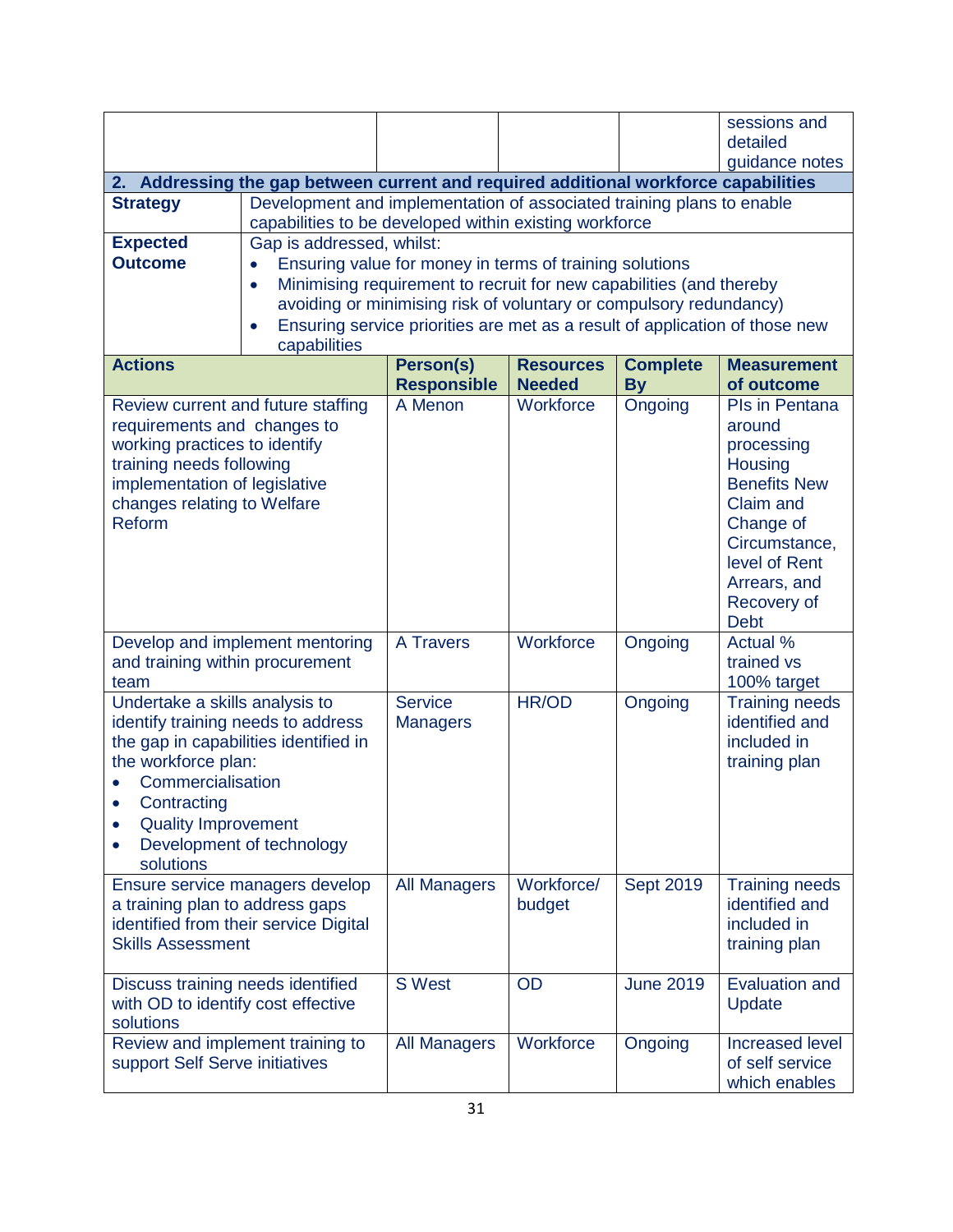|                                              |                                                                                 |                                 |                                   |                              | delivery of                      |
|----------------------------------------------|---------------------------------------------------------------------------------|---------------------------------|-----------------------------------|------------------------------|----------------------------------|
|                                              |                                                                                 |                                 |                                   |                              | savings or                       |
|                                              |                                                                                 |                                 |                                   |                              | absorb                           |
|                                              |                                                                                 |                                 |                                   |                              | additional                       |
|                                              |                                                                                 |                                 |                                   |                              | workload. This                   |
|                                              |                                                                                 |                                 |                                   |                              | is also                          |
|                                              |                                                                                 |                                 |                                   |                              | measurable via                   |
|                                              |                                                                                 |                                 |                                   |                              | the level of                     |
|                                              |                                                                                 |                                 |                                   |                              | skills in                        |
|                                              |                                                                                 |                                 |                                   |                              | Achieve form -                   |
|                                              |                                                                                 |                                 |                                   |                              | a key tool for                   |
|                                              |                                                                                 |                                 |                                   |                              | self service.                    |
|                                              | 3. Improve integration across teams within the Strategic Lead Area              |                                 |                                   |                              |                                  |
| <b>Strategy</b>                              | Undertake an OD diagnostic exercise to establish synergies between teams        |                                 |                                   |                              |                                  |
|                                              | and development of resulting new ways of working, which may in turn inform      |                                 |                                   |                              |                                  |
|                                              | any required service review                                                     |                                 |                                   |                              |                                  |
| <b>Expected</b>                              | Service priorities are delivered in a more seamless, holistic and efficient way |                                 |                                   |                              |                                  |
| <b>Outcome</b>                               |                                                                                 |                                 |                                   |                              |                                  |
| <b>Actions</b>                               |                                                                                 | Person(s)<br><b>Responsible</b> | <b>Resources</b><br><b>Needed</b> | <b>Complete</b><br><b>By</b> | <b>Measurement</b><br>of outcome |
|                                              |                                                                                 |                                 |                                   |                              |                                  |
| Undertake diagnostic exercise to             |                                                                                 | <b>S</b> West                   | OD/HR/                            | <b>Sept 2019</b>             | Areas for                        |
| establish where services interact            |                                                                                 |                                 | <b>Service</b>                    |                              | improvement                      |
|                                              | and could improve with integration                                              |                                 | <b>Managers</b>                   |                              | through                          |
|                                              |                                                                                 |                                 |                                   |                              | integration                      |
|                                              |                                                                                 |                                 |                                   |                              | identified.                      |
| 4.                                           | Improve resilience across teams within the Strategic Lead Area                  |                                 |                                   |                              |                                  |
| <b>Strategy</b>                              | Develop and implement training plan in relation to critical roles               |                                 |                                   |                              |                                  |
| <b>Expected</b>                              | Improved resilience across teams and retention of knowledge and skills          |                                 |                                   |                              |                                  |
| <b>Outcome</b>                               | associated with critical roles                                                  |                                 |                                   |                              |                                  |
| <b>Actions</b>                               |                                                                                 | Person(s)                       | <b>Resources</b>                  | <b>Complete</b>              | <b>Measurement</b>               |
|                                              |                                                                                 | <b>Responsible</b>              | <b>Needed</b>                     | <b>By</b>                    | of outcome                       |
|                                              | Ensure appropriate processes are                                                | <b>S</b> West                   | <b>Service</b>                    | Ongoing                      | Review 6                         |
| documented to enable smooth                  |                                                                                 |                                 | <b>Managers</b>                   |                              | monthly                          |
| transition in areas of specialism            |                                                                                 |                                 |                                   |                              |                                  |
| Support implementation of                    |                                                                                 | <b>S</b> West                   | <b>HR/Service</b>                 | Ongoing                      | Lower absence                    |
| <b>Employee Wellbeing Strategy</b>           |                                                                                 |                                 | <b>Managers</b>                   |                              | rates.                           |
|                                              | including providing representation                                              |                                 |                                   |                              |                                  |
| on Employee Wellbeing Group<br>where needed. |                                                                                 |                                 |                                   |                              |                                  |